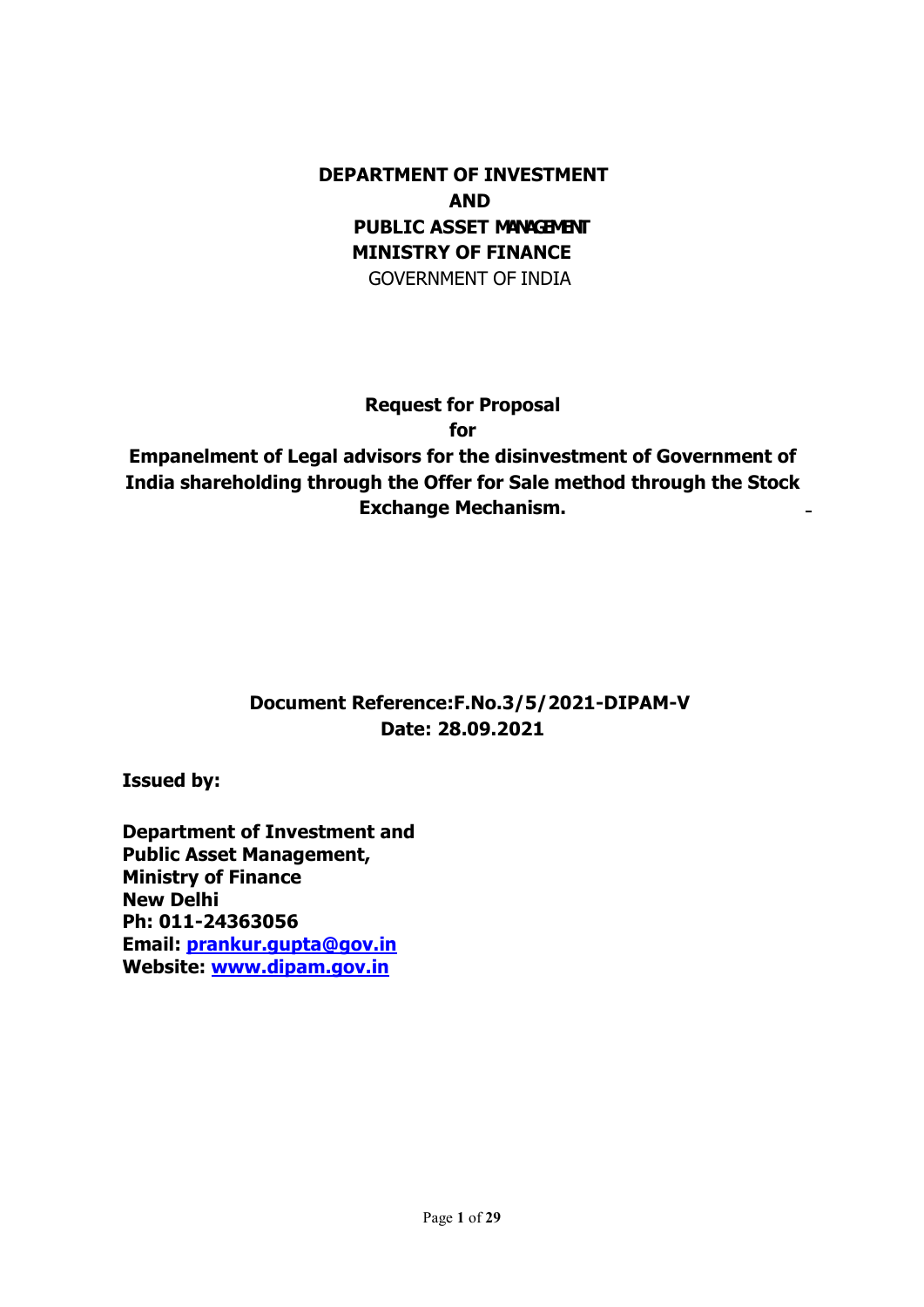#### DISCLAIMER

This Request for Proposal (RFP) document for 'Empanelment of Legal advisors for the disinvestment of Government of India shareholding through the Offer for Sale method through Stock Exchange Mechanism *contains brief information about the* scope of work and selection process to assist bidders in formulation of their proposal ("the Proposal").

This Document does not purport to contain all the information that may be required by the Bidder. The bidder should conduct their own independent assessment, investigations and analysis and should check the reliability, accuracy and completeness of the information at their end and obtain independent advice from relevant sources as required before submission of their proposals.

Department of Investment and Public Asset Management ("DIPAM"), its employees and advisers make no representation or warranty and shall have no liability to any person including any bidder under any law, statute, rules or regulations or tort, principles of restriction or unjust enrichment or otherwise for any loss, damages, cost or expense which may arise from, to be incurred or suffered on account of anything contained in this document or otherwise, including the accuracy, adequacy, correctness, reliability or completeness of the Terms of Reference and any assessment, assumption, statement or information contained therein or deemed to form part of this RFP or arising in any way in this selection process.

DIPAM reserves the right to accept or reject any or all applications without giving any reasons thereof. DIPAM will not entertain or be liable for any claim for costs and expenses in relation to the preparation of the entries to be submitted in accordance with the conditions listed in this RFP.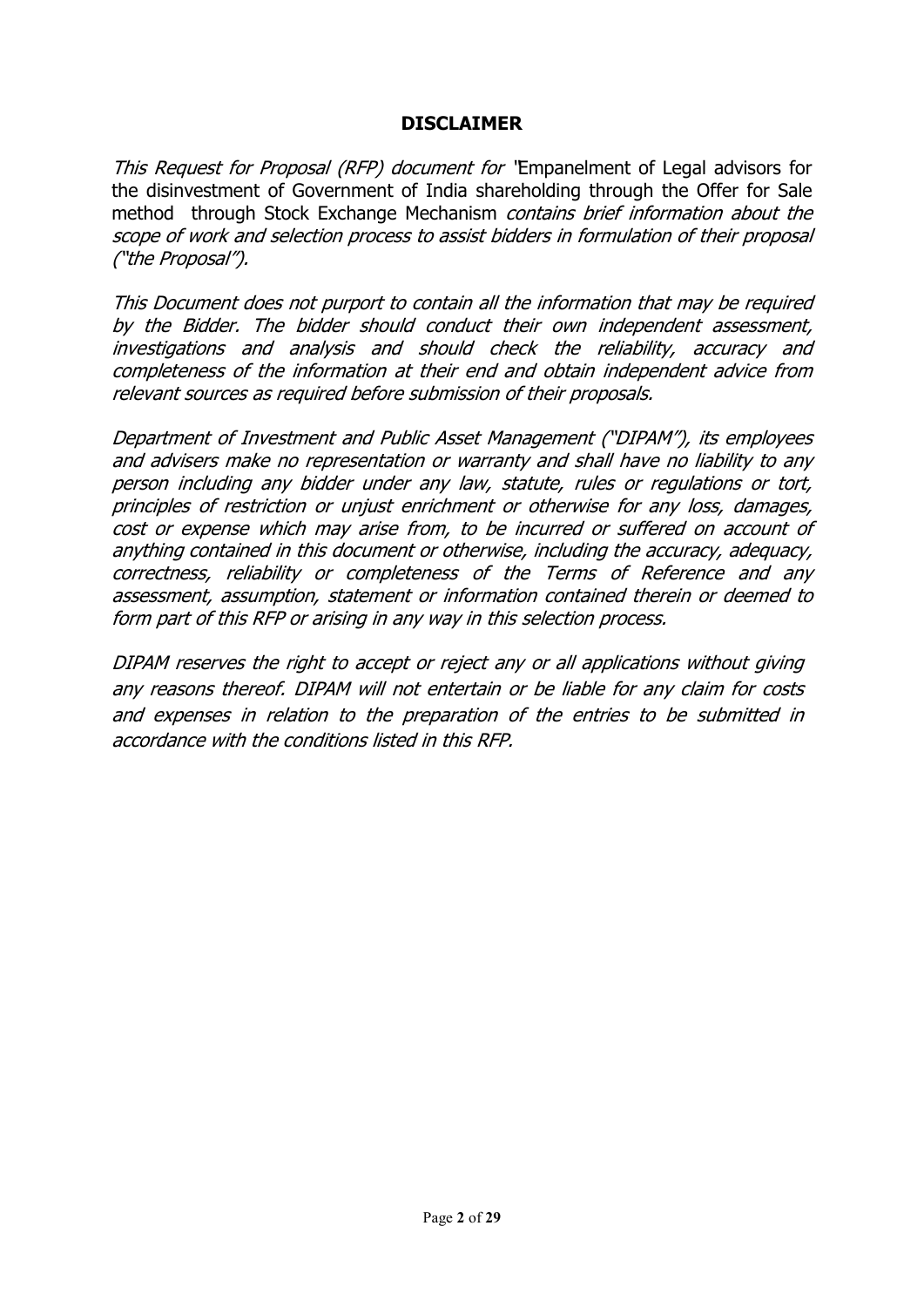# Index

| S.no.            | <b>Contents</b>                                          | Page no.       |
|------------------|----------------------------------------------------------|----------------|
| 1.               | Data Sheet                                               | 5              |
| 2.               | Introduction                                             | 6              |
| 3.               | <b>Terms of Reference</b>                                | 6              |
|                  | a. Scope of Work of the domestic legal advisor           |                |
|                  | b. Scope of Work of the international legal advisor      |                |
| 4.               | Pre-bid Conference                                       | $\overline{7}$ |
| 5.               | Pre-Qualification Criteria                               | $\overline{7}$ |
| 6.               | Selection Criteria and Procedure                         | 8              |
| 7.               | <b>Bid Preparation</b>                                   | 9              |
| 8.               | <b>Bid Submission</b>                                    | 10             |
| 9.               | <b>Empanelment of Successful bidder</b>                  | 12             |
| 10.              | Payment terms                                            | 12             |
| 11.              | Termination of the assignment                            | 13             |
| 12.              | Laws Governing the contract                              | 14             |
| 13.              | Non-Disclosure                                           | 14             |
| <b>Annexures</b> |                                                          |                |
| $\mathbf I$      | Instructions to the bidder                               | 16             |
| $_{\rm II}$      | Guidelines for qualification/disqualification of Legal   | 20             |
|                  | advisors for Empanelment.                                |                |
| Ш                | <b>Bid Forms:</b>                                        | 21             |
|                  | F-1: Tender Acceptance Letter                            |                |
|                  | F-2: Authority letter authorizing the person of the      | 23             |
|                  | bidder to sign the proposal and other documents          |                |
|                  | F-3: Undertaking with respect to certificate submission  | 24             |
|                  | for no adverse order by Regulator and No Conflict of     |                |
|                  | Interest                                                 |                |
|                  | F-4: Certificate with respect to No Conflict of Interest | 25             |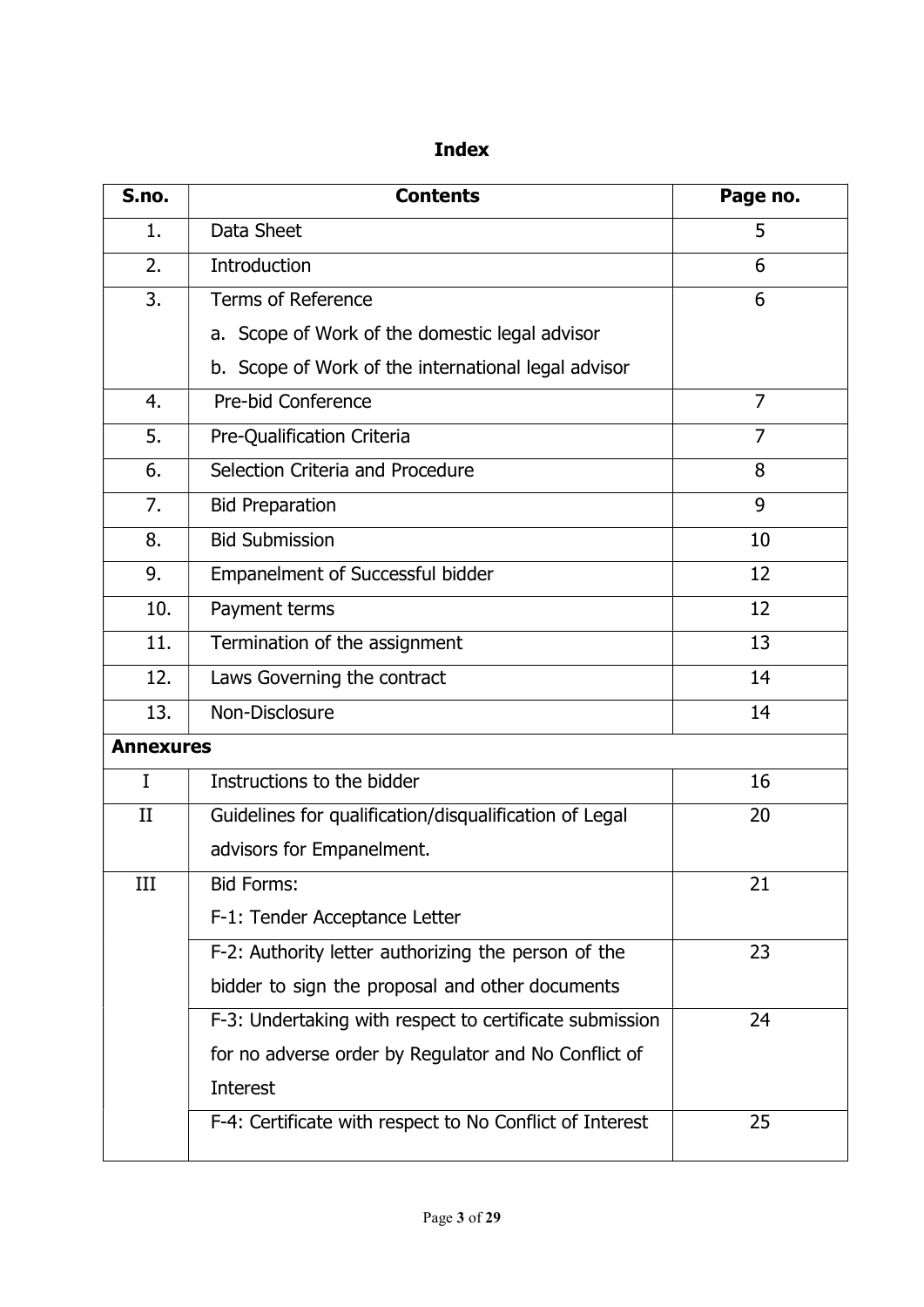|  | F-5: Certificate with respect to No adverse order by | 26 |
|--|------------------------------------------------------|----|
|  | Regulator                                            |    |
|  | F-6: Details of Domestic and International Equity    | 27 |
|  | <b>Offerings</b>                                     |    |
|  | F-7: Details of Past transactions with DIPAM         | 28 |
|  | F-8: Details of all Pending Litigations.             | 30 |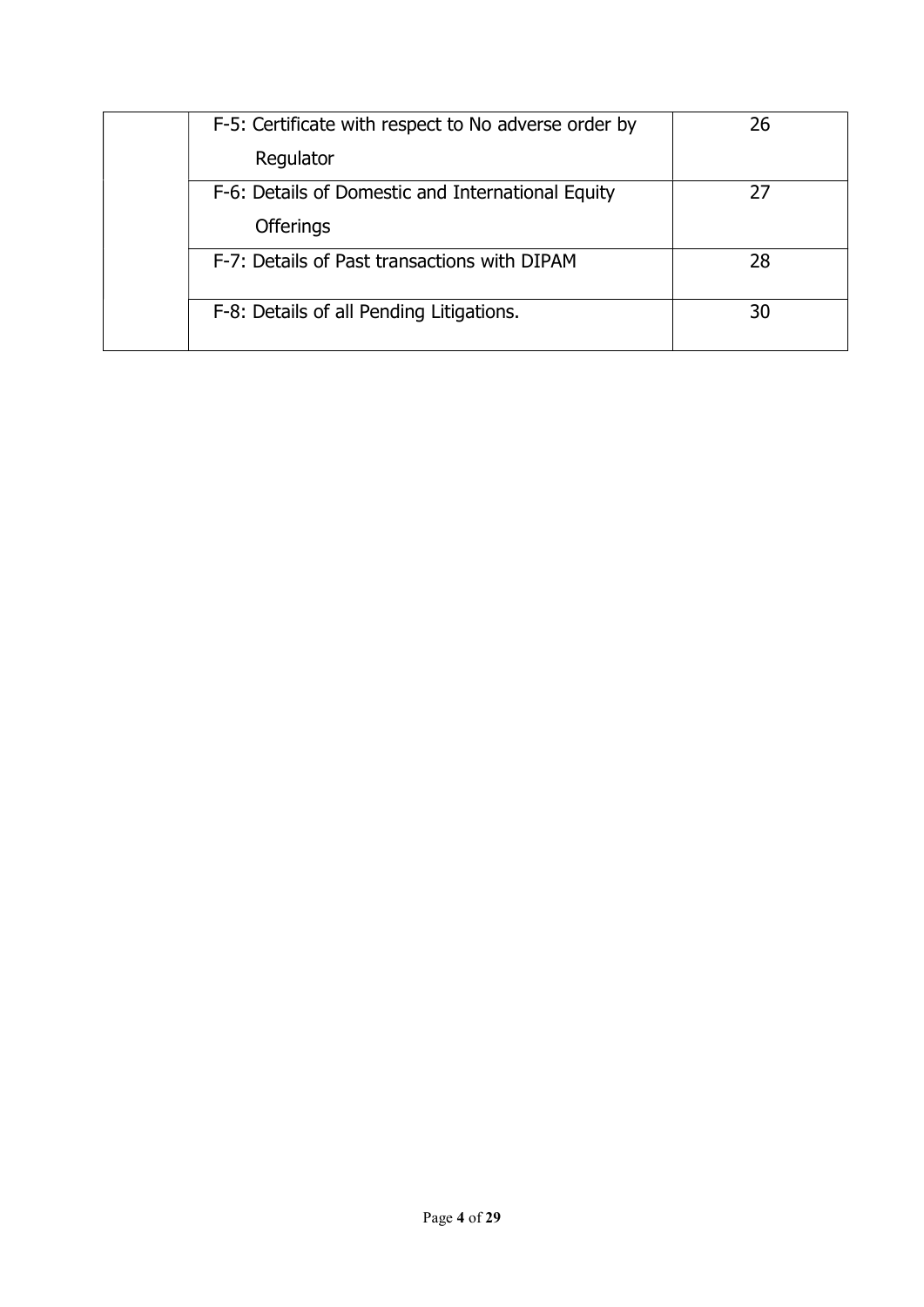### 1. DATA SHEET

| $\mathbf{1}$   | Name of the Bid                                                                                  | RFP for Empanelment of Legal advisors for the<br>disinvestment of Government of India shareholding<br>through the the Offer for Sale method through<br>Stock Exchange Mechanism.                                                   |  |  |
|----------------|--------------------------------------------------------------------------------------------------|------------------------------------------------------------------------------------------------------------------------------------------------------------------------------------------------------------------------------------|--|--|
| $\overline{2}$ | Time-period of contract                                                                          | Two (02) years from date of empanelment<br>(extendable by one year)                                                                                                                                                                |  |  |
| 3              | <b>Empanelment Fee</b><br>(Refundable)                                                           | Rs.50,000/-                                                                                                                                                                                                                        |  |  |
| $\overline{4}$ | Name of the Authority's<br>official for addressing<br>queries/clarifications and<br>submissions* | <b>Shri Prankur Gupta, Deputy Secretary</b><br>Department of Investment and<br>Public Asset Management,<br>Ministry of Finance<br>New Delhi<br>Ph: 011-24363056<br>Email: prankur.gupta@gov.in<br><b>Website: www.dipam.gov.in</b> |  |  |
|                |                                                                                                  |                                                                                                                                                                                                                                    |  |  |
|                | <b>Schedule of Bidding Process</b>                                                               |                                                                                                                                                                                                                                    |  |  |
|                | <b>Task</b>                                                                                      | <b>Key Dates</b>                                                                                                                                                                                                                   |  |  |
|                | Last date of receiving<br>queries                                                                | 07.10.2021 (5:30 P.M.)                                                                                                                                                                                                             |  |  |
|                | Pre-bid conference                                                                               | 08.10.2021 (3:00 P.M.)                                                                                                                                                                                                             |  |  |
|                | Proposal Due Date<br>(PDD)/ Bid End Date                                                         | 20.10.2021 (3:00 P.M.)                                                                                                                                                                                                             |  |  |
| 5              | Opening of Technical<br><b>Bids</b>                                                              | 21.10.2021 (3:00 P.M.)                                                                                                                                                                                                             |  |  |
|                | <b>Technical presentation</b>                                                                    | To be communicated                                                                                                                                                                                                                 |  |  |
| *Note:         | Issuance of Letter of<br>Award (LOA)                                                             | To be Communicated                                                                                                                                                                                                                 |  |  |

1. Pre-bid queries can be sent till 07.10.2021 (5:30 P.M.), but please try sharing the queries by 05.10.2021 as it will be helpful for discussion in the pre-bid conference.

2. The Pre-bid conference will be held on 08.10.2021 (3:00 P.M.) and the link will be shared

3. The proposal due date/Bid end date for 20.10.2021 (3:00 P.M.).

4. All Bids shall be submitted online only at CPPP website: https://eprocure.gov.in/eprocure/app only. Manual bids shall not be accepted.

5. Tenderers/Contractors are advised to follow "General Instructions to Bidder for Online Bid Submission" provided in the **Annexure-I**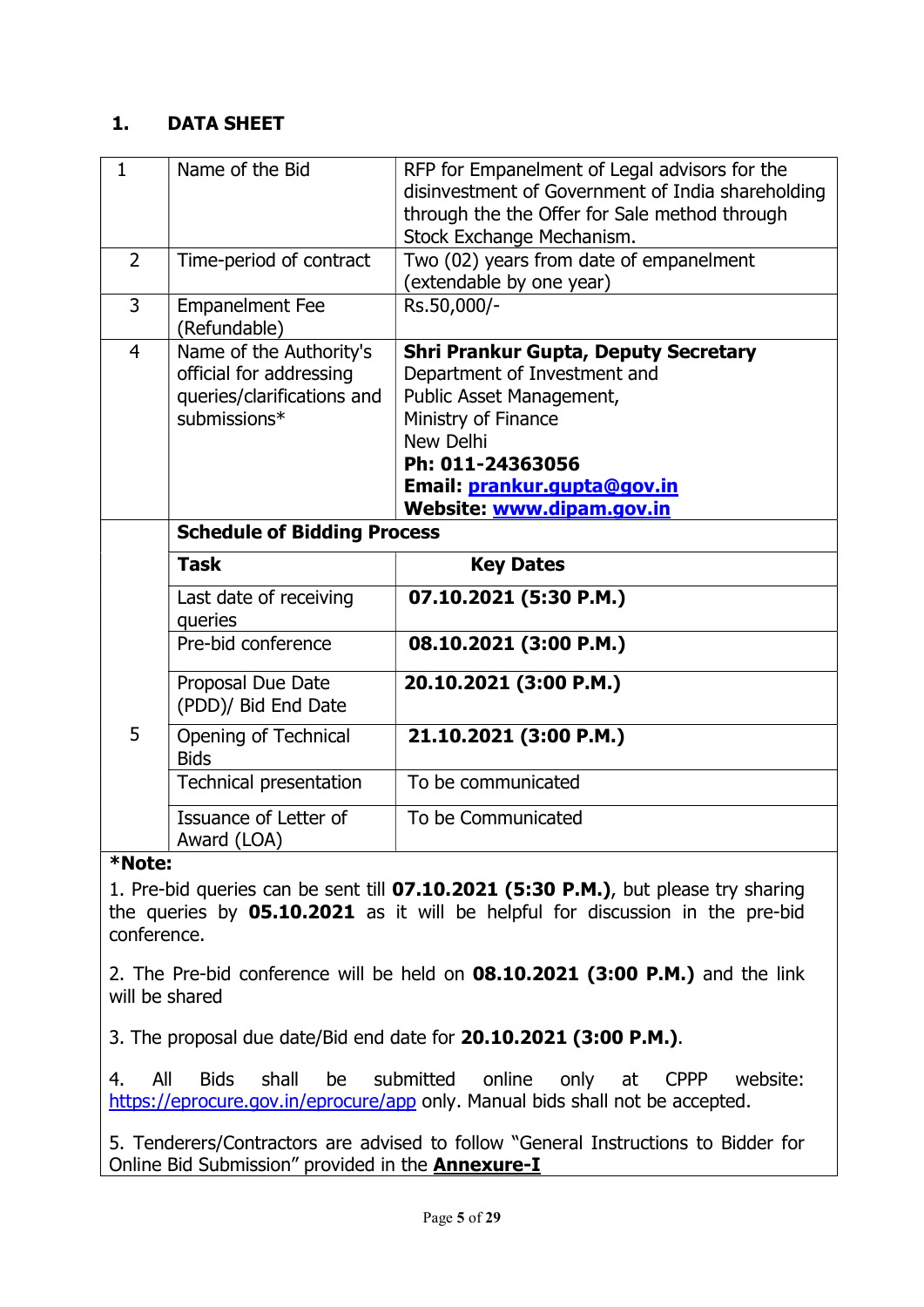## 2. INTRODUCTION

- 2.1 The GOI envisages to disinvest its shareholding in CPSE's through the Offer for Sale through Stock Exchange Mechanism for which this Request for Proposal (RFP) for Empanelment of Legal advisors is being floated.
- 2.2 The Department of Investment and Public Asset Management, on behalf of Government of India, requires the services of reputed Law Firms- Domestic and International, with experience and expertise in Initial/Further Public Offerings in capital markets to act as Legal Advisors and assist the Government in the process. The Domestic Law Firm will act as the Lead Legal Adviser to the Issue and is required to submit proposal in consortium with an International Law Firm of Repute, with similar experience and expertise in Public Offerings in capital market.
- 2.3 The eligible Law firms, as per the eligibility conditions prescribed in para 6 may submit their proposals as per the guidelines mentioned hereunder for selection of the Law firms.
- 2.4 The scope of work of Domestic Legal Adviser and that of International Legal Adviser is as detailed in para 4.

## 3. TERMS OF REFERENCE

### 3.1 Scope of Work of the "Domestic Legal Advisor"

- a. Drafting, reviewing and finalization of the Notice for filing with Stock Exchanges and Public Notice, if required.
- b. Drafting responses to queries received from SEBI, Stock Exchanges, depositories, etc. until the completion of all activities relating to OFS.
- c. Drafting of the consent letters to be taken from all intermediaries.
- d. Reviewing all other relevant legal and other documents.
- e. Drafting and reviewing of all Agreements relating to the OFS (including Merchant Banker/Broker Agreements, other Agreements, if any).
- f. Providing advice, consulting, holding discussions with the Legal advisors and officials of the Company during OFS.
- g. Providing all other legal advice on research publication and dissemination, statutory and corporate advertisement in connection with the OFS as may be required.
- h. Advising and Processing of RBI applications, if required.
- i. Providing advice on the duties and actions of the Offer or, including drafting of any applications, letters, certificates etc in connection with the OFS.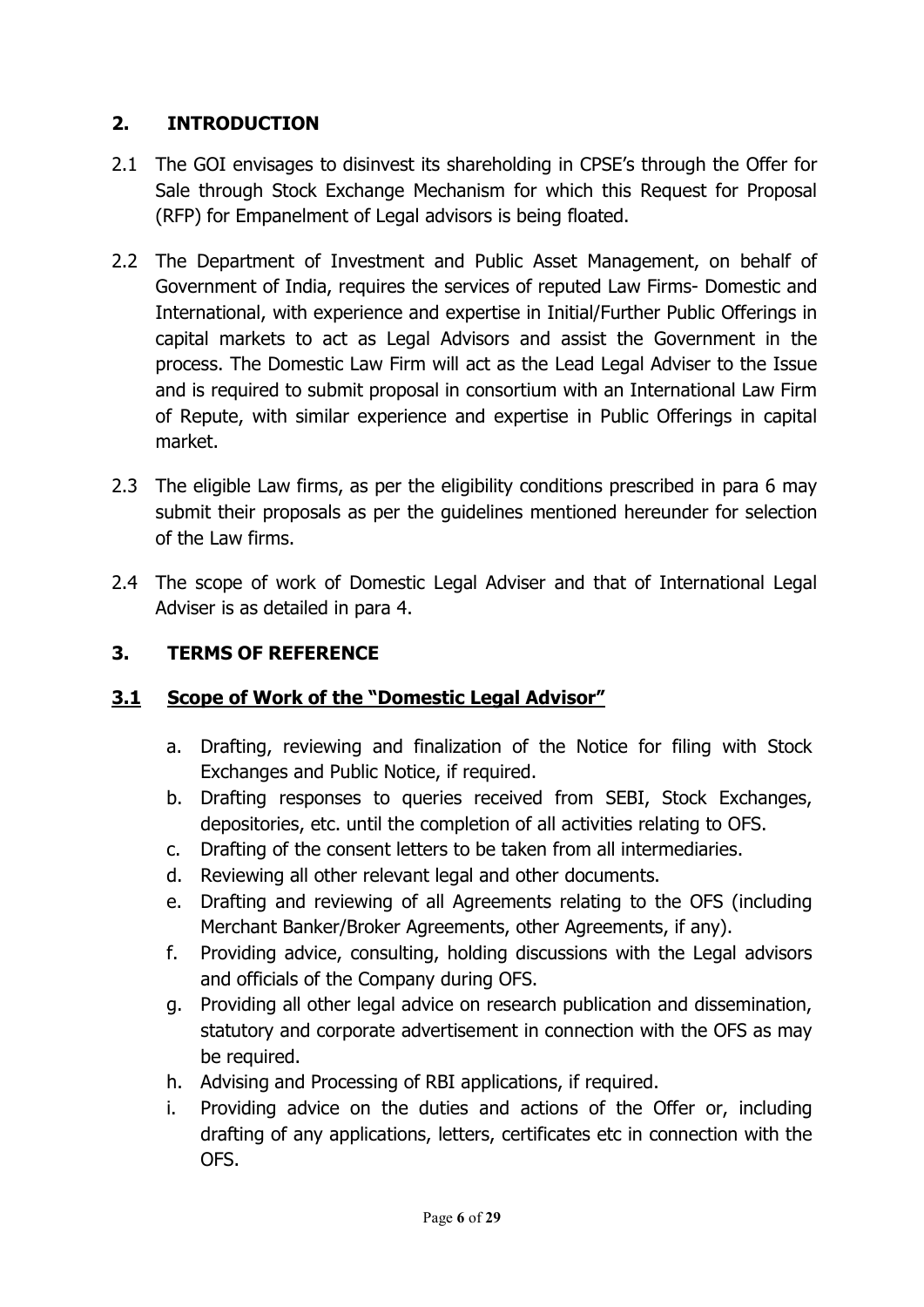- j. Providing advice in relation to the offer pertaining to domestic regulations.
- k. Assisting with respect to Closure of Offer.
- l. After completion of OFS transaction, advising the Government on the method & modalities of allotment of shares to employees and render other such legal assistance as may be required in connection therewith.
- m. Any other matter connected with proposed OFS.

### 3.2 Scope of Work of the "International Legal Advisor"

- a. Providing written advice relating to international publicity related restrictions.
- b. If required, providing written advice on draft international marketing documents.
- c. Providing written advice on internet restrictions.
- d. Advising on selling restrictions in international jurisdictions.
- e. Opinion on US Investment Company Act, if applicable.
- f. Providing other legal advice and opinions in connection with the issue pertaining to international law, as may be required.
- g. Completion of all necessary legal formalities as may be required by competent
- h. Authorities/ prescribed authorities as per applicable laws for the proposed OFS.
- i. Any other matter connected with the proposed OFS.

### 4. PRE-BID CONFERENCE

A pre-bid meeting with the prospective bidders shall be held on 08.10.2021 (3:00 P.M.) through Video Conferencing

The Bidders are required to send their queries for the Pre-bid meeting prior latest by 07.10.2021 (5:30 P.M.) to **prankur.gupta@gov.in.** Queries received through any other means shall not be acceptable.

### 5. PRE-QUALIFICATION CRITERIA

- 5.1 The domestic law firm should be a reputed professional firm having experience of at least 5 years in providing Legal consultancy and advisory services with Initial/Further Public Offerings in capital markets. The bidder should have completed at least 3 such transactions during the period starting from 01.04.2016 to one day prior to the date of bid submission.
- 5.2 The domestic law firm should note that the International Law firm with whom they decide to tie up should have the relevant experience of managing Indian Capital market transactions i.e., IPOs/FPOs/OFS (Rule 144A or Reg S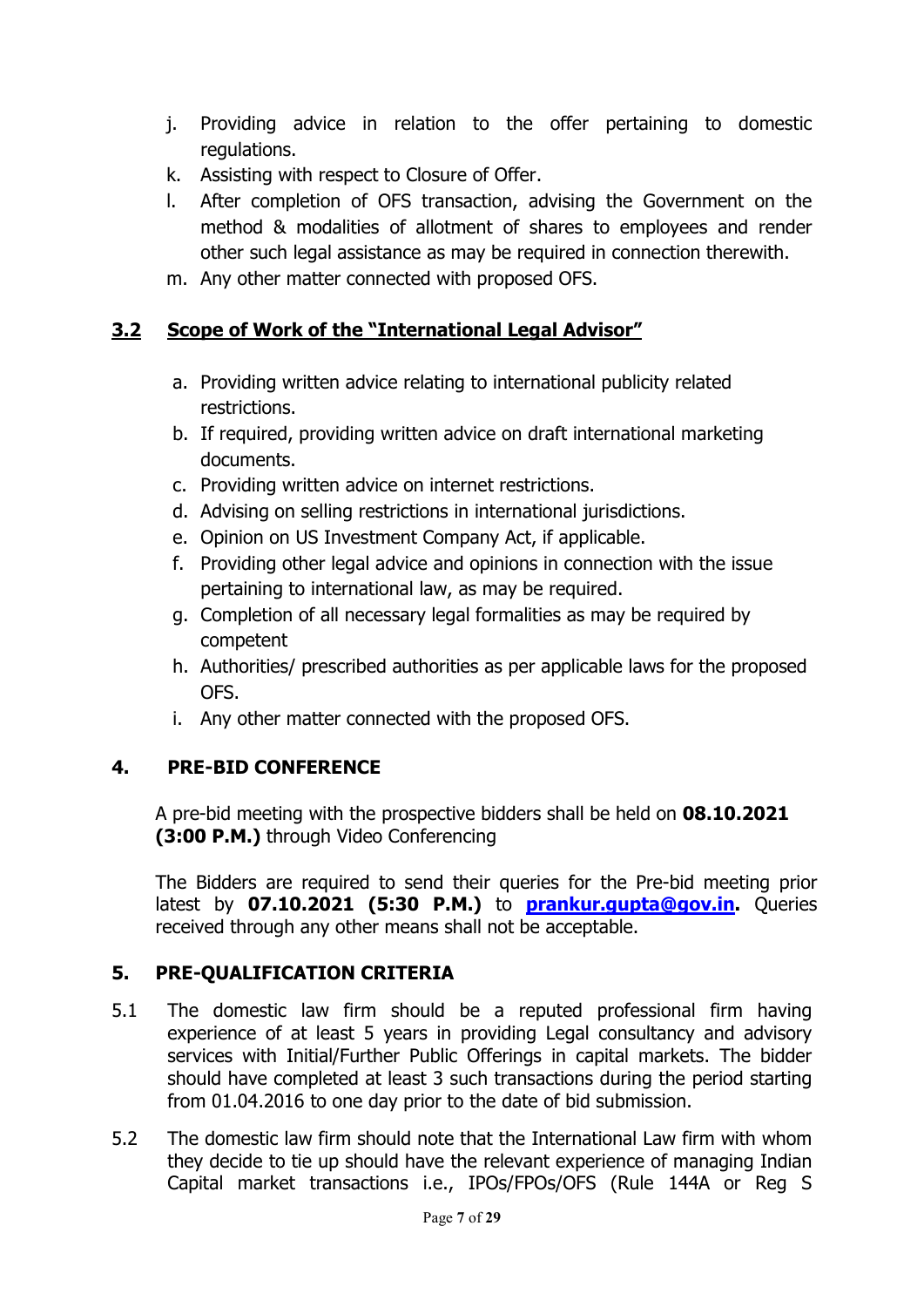transactions) as counsels to the issuer or underwriters with drafting responsibility for the customary sections of the offer document and preparing international wraps together with requisite experience and capacity to issue 10b-5, or to issue any other opinion required for capital market transactions as is customary or mandatory.

In case of consortium bids, the Domestic Law Firm will act as the Lead Legal Adviser to the Issue and is required to submit proposal in consortium with an International Law Firm of Repute, with similar experience and expertise in Public Offerings in capital market.

Note 1. Consortium will be treated as one party and in case of selection, only consortium leader's name will appear in the documents like the Notice to the Stock Exchanges.

Note 2. The partners of one consortium are precluded from participating in the bid, as a partner to another consortium.

- 5.3 Bidder should have handled or advised on at least one Equity Capital Market transaction (IPO/ FPO/ OFS/ QIP/ Rights Issue) as Legal advisor of transaction size Rs 500 crore or more.
- 5.4 Bidder should meet the prescribed guidelines for Legal advisors by Government of India for qualifications for disinvestment process, enclosed at **Annexure-II**. The interested bidders fulfilling eligibility criteria are advised to go through the guidelines and if eligible, submit certificate as part of the proposal as per Annexure.

## 6. SELECTION CRITERIA AND PROCEDURE

## Procedure for Selection of the Legal advisors(s)

- 6.1 A two-stage selection process will be adopted.
- 6.2 The first stage will involve pre-qualification and short listing of successful bidders by IMG on the basis of bids and in accordance with the provisions of this Request for Proposal for Empanelment.
- 6.3 In the second stage the eligible bidders would be required to demonstrate their credentials before the IMG through a presentation, covering the areas/criteria listed. The IMG would evaluate the Bidders on the criteria mentioned in para 7, based on their presentation and the proposals received and shortlist them for empanelment. The date, time and venue of the presentation will be posted on the website of DIPAM (https://dipam.gov.in) in due course.
- 6.4 The bidder scoring the points/marks above the benchmark set (70 marks out of 100 marks) would be empanelled.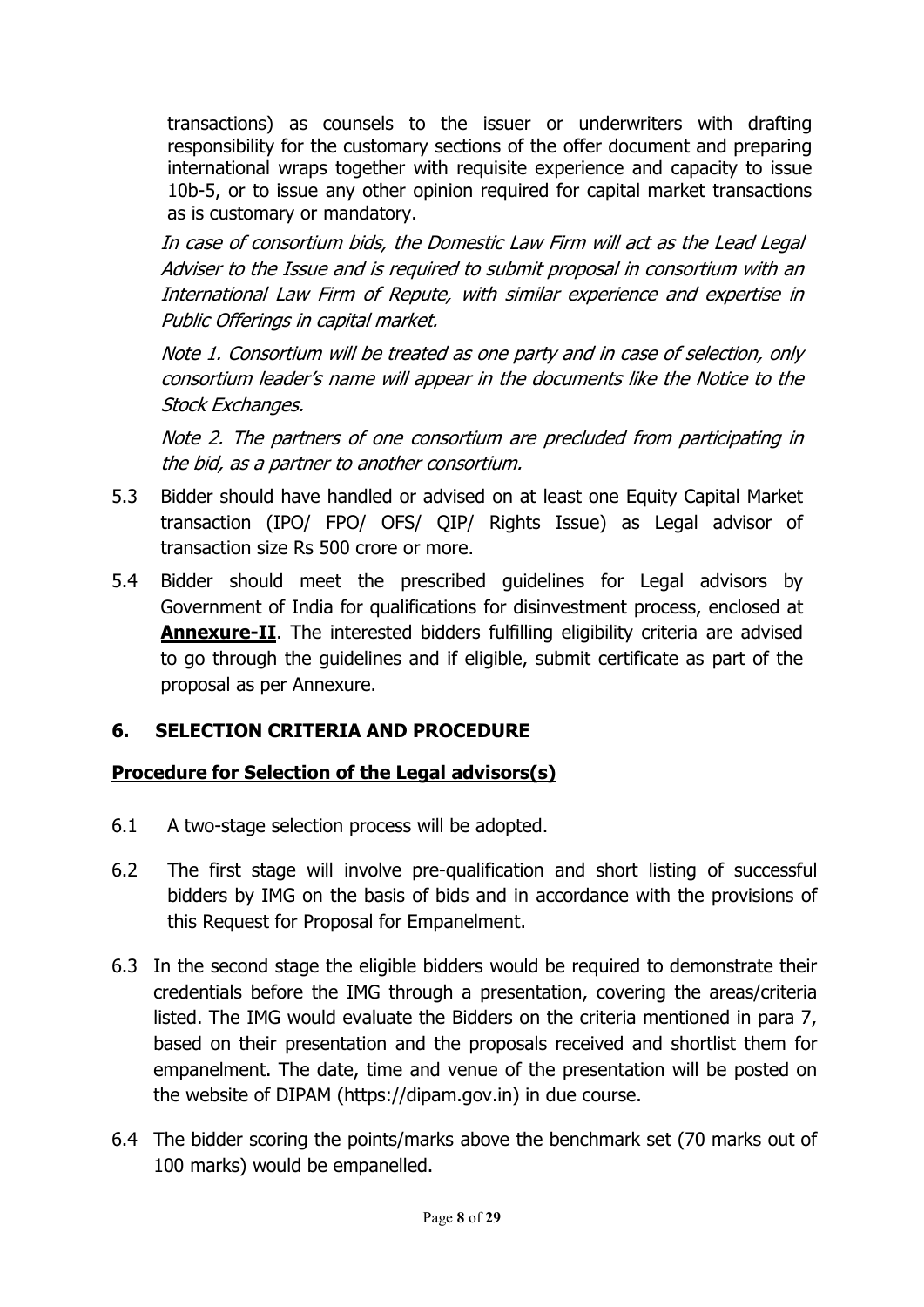## 7. BID PREPARATION

7.1 The Proposals are to be submitted in detail as indicated in the following Sections. The weightage for evaluation of the Legal advisor(s) in respect of each criterion has been indicated against each Section.

|      | <b>Proposal Content</b>                                                                                                                                                                                                    | Weightage       |
|------|----------------------------------------------------------------------------------------------------------------------------------------------------------------------------------------------------------------------------|-----------------|
|      | Section A: Experience and Capabilities in handling<br>Public offerings/ capital market transactions as Legal<br>advisor from 01 <sup>st</sup> April, 2018 to one day prior to the<br>date of Bid submission.               | <b>30 Marks</b> |
| i.   | Profile of the organization                                                                                                                                                                                                |                 |
| ii.  | Capability, capacity and previous experience of the Firm<br>and expertise in handling such assignment.                                                                                                                     |                 |
| iii. | Details of domestic/international offerings handled.                                                                                                                                                                       |                 |
| iv.  |                                                                                                                                                                                                                            |                 |
|      | Details of Public Offerings/ capital market transactions managed                                                                                                                                                           |                 |
|      | as Legal advisor to be provided in format given at <b>ANNEXURE</b>                                                                                                                                                         |                 |
|      | <b>III (BID FORM: F-6)</b>                                                                                                                                                                                                 |                 |
|      | <b>Section B: Infrastructure and Manpower</b>                                                                                                                                                                              |                 |
| i.   | Details of infrastructural facilities like office, manpower,<br>etc. in India and abroad.                                                                                                                                  | <b>30 Marks</b> |
| ii.  | Detailed profile of the core and support teams (with CVs<br>of each team                                                                                                                                                   |                 |
| iii. | Member detailing qualification and relevant experience<br>that will be deployed on each assignment in the event of<br>selection.                                                                                           |                 |
|      | Section C: Past Performance as Legal advisor with                                                                                                                                                                          |                 |
|      | DIPAM (In Initial Public offering or offer for sale) with<br>effect from 1st April, 2018)                                                                                                                                  | 10 Marks        |
| i.   | The Legal advisors would be evaluated on the basis of the                                                                                                                                                                  |                 |
|      | past performance of legal advisor on transactions<br>completed with DIPAM. The tasks and issues handled<br>during the transaction and the nature & scale of<br>transactions handled by the legal advisor, details of which |                 |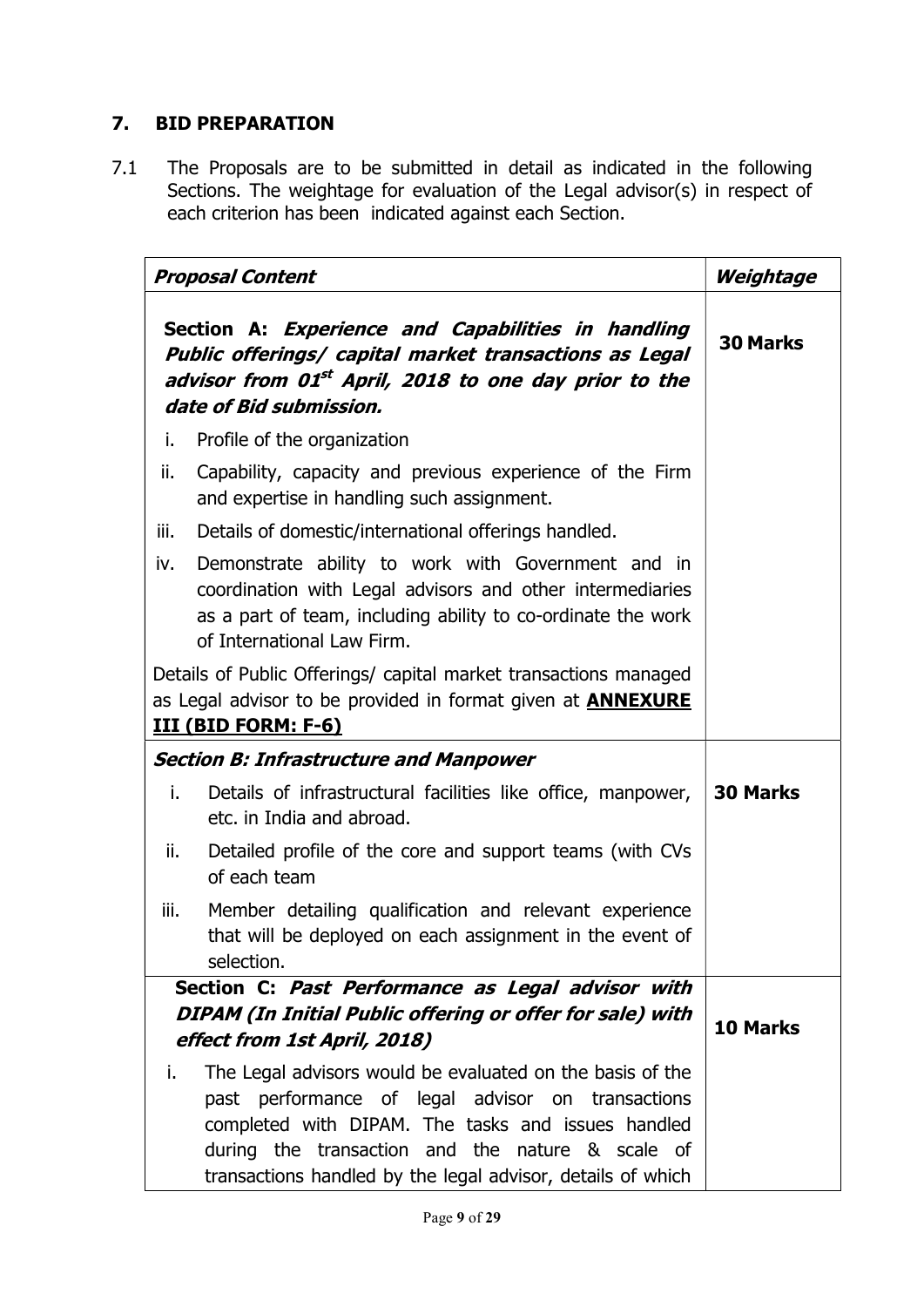| ii.<br>iii. | is required to be furnished in the format enclosed at<br><b>ANNEXURE III (BID FORM: F-7)</b><br>The ability of the deal team that handled the issues that<br>had arisen during the transactions.<br>Understanding of the regulatory framework by the deal<br>team and the time frame and quality of response to the<br>queries of DIPAM/Company (being disinvested). |                 |  |  |
|-------------|----------------------------------------------------------------------------------------------------------------------------------------------------------------------------------------------------------------------------------------------------------------------------------------------------------------------------------------------------------------------|-----------------|--|--|
|             | Note: The Legal advisor who have not worked on any<br>assignment in the past with the DIPAM would be evaluated on all<br>parameters except Section B above and would be awarded marks<br>out of 90 instead of 100 and then proportionately increased to a<br>scale of 100 so that they are neither at an advantage nor at a<br>disadvantage.                         |                 |  |  |
|             | Section D: Understanding of the Regulatory framework                                                                                                                                                                                                                                                                                                                 | <b>30 Marks</b> |  |  |
| i.          | Demonstrate understanding of the legal, policy &<br>regulatory issues in Public Offerings/OFS, i.e. SEBI,<br>Companies Act, FDI, etc.                                                                                                                                                                                                                                |                 |  |  |
| ii.         | Indicate your expertise in handling the regulatory<br>requirements and securing the required approvals from the<br>authorities concerned.                                                                                                                                                                                                                            |                 |  |  |

#### 8. BID SUBMISSION

- 8.1 Proposals are required to be submitted as per the following directions:
- 8.1.1 **Cover-1(Online):** For the purpose of Pre-Qualification containing the following:
	- (a) The bank draft/pay order/digital payment (to be credited to Govt. Account No. 34663044146; IFSC: SBIN0000625, SBI, Central Secretariat Branch, New Delhi by using Inter Bank RTGS Code R42) of Rs.50,000/- (Rupees Fifty Thousands only) payable at New Delhi in favour of Pay & Accounts Officer, DIPAM, as refundable fee. In case of digital payment, a proof of the same may be attached with the bid;
	- (b) Tender acceptance Letter as per **ANNEXURE III (BID FORM: F-1).**
	- (c) Authority letter authorizing the person of the bidder to sign the proposal and other documents; ANNEXURE III (BID FORM: F-2)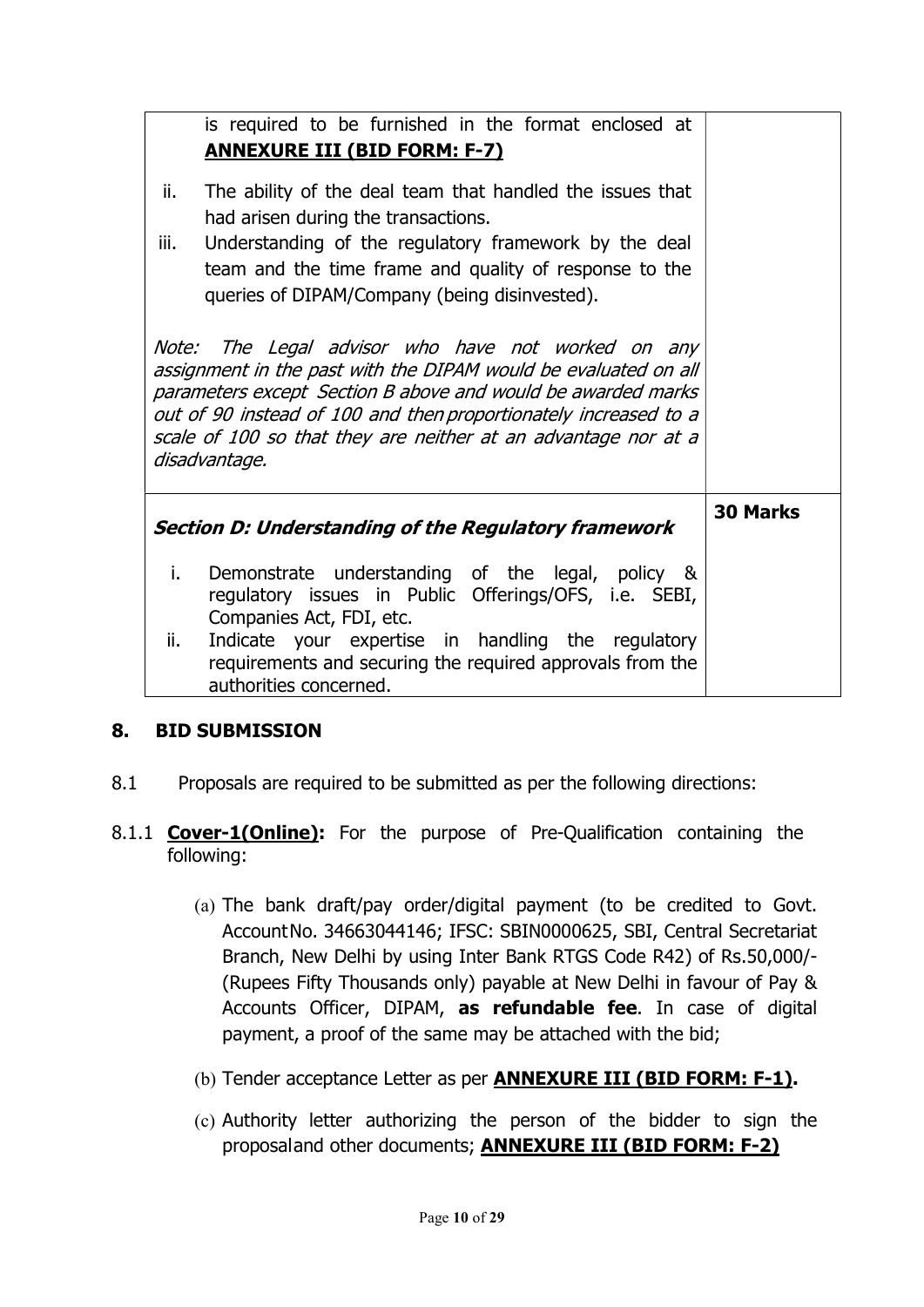- (d) The confirmation letter duly signed by the authorized signatory of the Consortium Partners (International Law Firm) Should be furnished along with the proposal, in support of their willingness to be a part of the Consortium.
- (e) Undertaking with respect to an adverse order by a Regulatory authority or court and No Conflict of Interest duly signed by the authorized signatory of the bidder in the format enclosed at ANNEXURE III (BID FORM: F-3).
- (f) Containing the technical bid as per format given in paragraph 7 along with relevant annexures, to be opened in the presence of the bidders as per critical date sheet. The bidders are also required to send technical bid in hard copy to DIPAM after the opening of the bids.
- 8.2 Bids shall be uploaded online to CPP portal before bid submission end date/time as per critical data sheet. The Proposals will be opened by the Bid - Opening Committee in the presence of the bidders as per critical data sheet, through video conferencing or otherwise in the Committee Room No. 421, DIPAM, 4th Floor, Block 14, CGO Complex, Lodhi Road, New Delhi.
- 8.3 The bids submitted should be unconditional and in accordance with the terms and conditions of this Request for proposal.
- 8.4 The Government reserves the sole right to accept or reject any or all Proposals thus received without assigning any reasons thereof.

|                                     | <b>Cover-1 (Pre-Qualification proposal)</b>                     |                                                |  |  |  |
|-------------------------------------|-----------------------------------------------------------------|------------------------------------------------|--|--|--|
| 1.                                  | Proof of bank draft/pay order/digital payment made to the Govt. |                                                |  |  |  |
|                                     | Account                                                         |                                                |  |  |  |
| 2.                                  | <b>BID FORM: F-1</b>                                            | Tender acceptance letter                       |  |  |  |
| 3.                                  | BID FORM: F-2                                                   | Authority Letter authorizing the person of the |  |  |  |
|                                     |                                                                 | bidder to sign the proposal.                   |  |  |  |
| 4.                                  | BID FORM: F-3                                                   | Undertaking with respect to an adverse order   |  |  |  |
|                                     | by a Regulatory authority or court and No                       |                                                |  |  |  |
|                                     | <b>Conflict of Interest</b>                                     |                                                |  |  |  |
| <b>Cover-1 (Technical proposal)</b> |                                                                 |                                                |  |  |  |

## List of Annexures to be enclosed with the proposal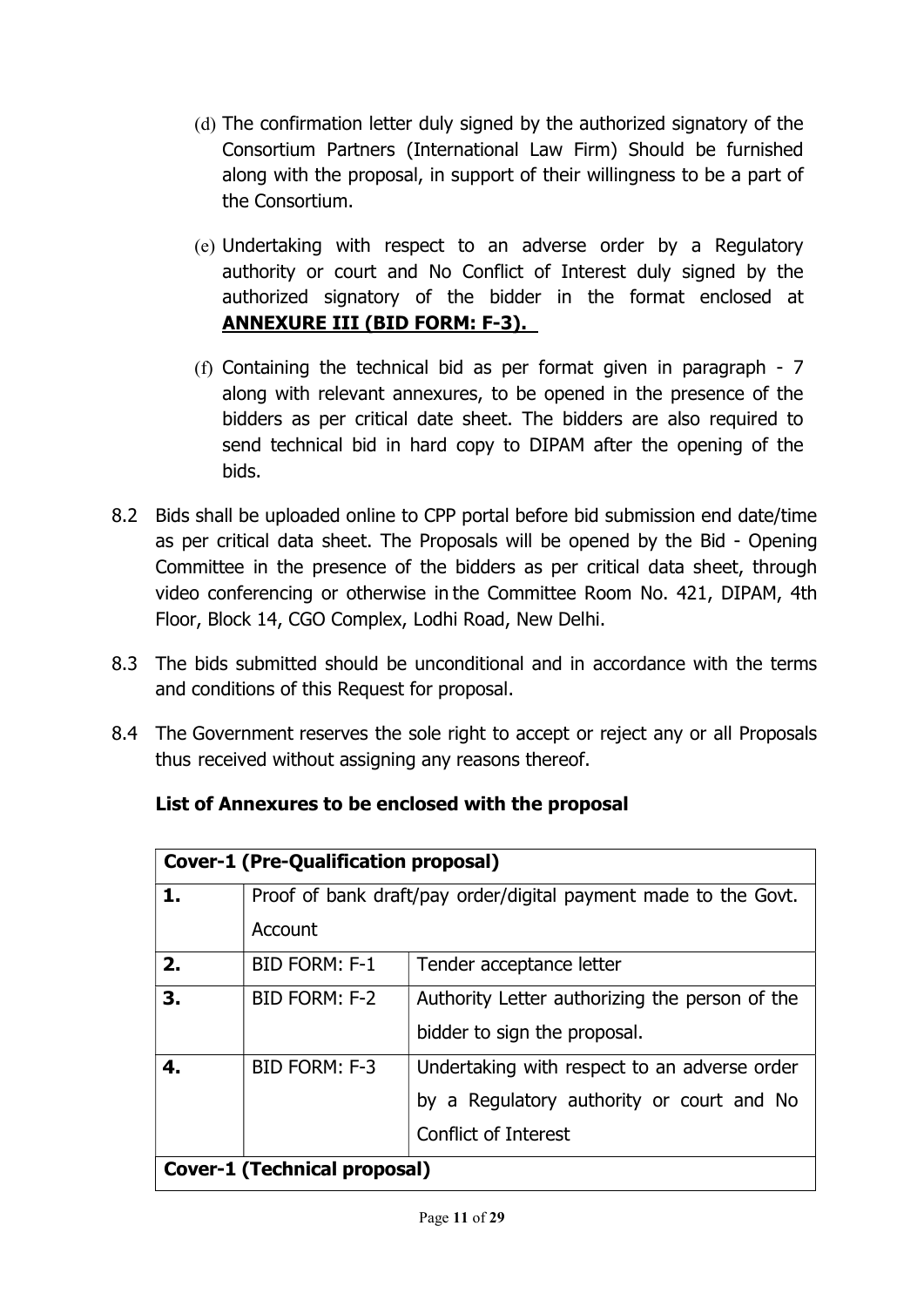| 5. | BID FORM: F-6 | Details of Public Offerings/ capital market |  |  |
|----|---------------|---------------------------------------------|--|--|
|    |               | transactions managed as Legal advisor       |  |  |
| 6. | BID FORM: F-7 | Details of Past transactions with DIPAM     |  |  |
|    | BID FORM: F-8 | Details of all Pending litigation           |  |  |

#### 9. EMPANELMENT OF SUCCESSFUL BIDDER

- 9.1 The Legal advisors will be empanelled for a period of two years, which can be extended for a period of one year with Mutual consent.
- 9.2 The empaneled Legal Advisors will be eligible to participate in further limited bids called by DIPAM. In the limited bids called by DIPAM, the selection criteria among empaneled legal advisors for specific transactions may be chosen as Least Cost selection (LCS) or Quality cum cost based selection (QCBS), as per the discretion of DIPAM.
- 9.3 Tie Breaker Rules: In case of a tie in financial bids following procedure in the same precedence order shall be adopted:
	- 1. Legal Advisor doing least number of transactions at that point of time will be engaged.
	- 2. Legal Advisor having highest technical score at empanelment stage will be engaged.
	- 3. Engagement of Legal Advisor will be on a Random Selection basis.
	- 9.4 Engagement of selected Legal advisors for the transaction would be valid for one (1) year from the date of acceptance of terms & conditions of the offer by the bidder or till the completion of transaction whichever is earlier, which could be further extended by mutual consent.
	- 9.5 For any future OFS, DIPAM reserves the right to either call limited financial bids from empaneled Legal Advisor or to call bids outside of the empaneled list of Legal Advisors.

### 10. PAYMENT TERMS

- 10.1 Empaneled bidders have to quote their fees at the time of calling of limited bids for a transaction. The fee quoted by the Bidders should be exclusive of the applicable Goods and Services Tax (GST).
- 10.2 The Fee quoted by selected Legal advisor(s) (as per the invoice/bill submitted by Legal advisors) for a specified transaction would be paid by Government of India along with applicable GST after deductingTax 'Tax Deducted at Source' (TDS) as applicable.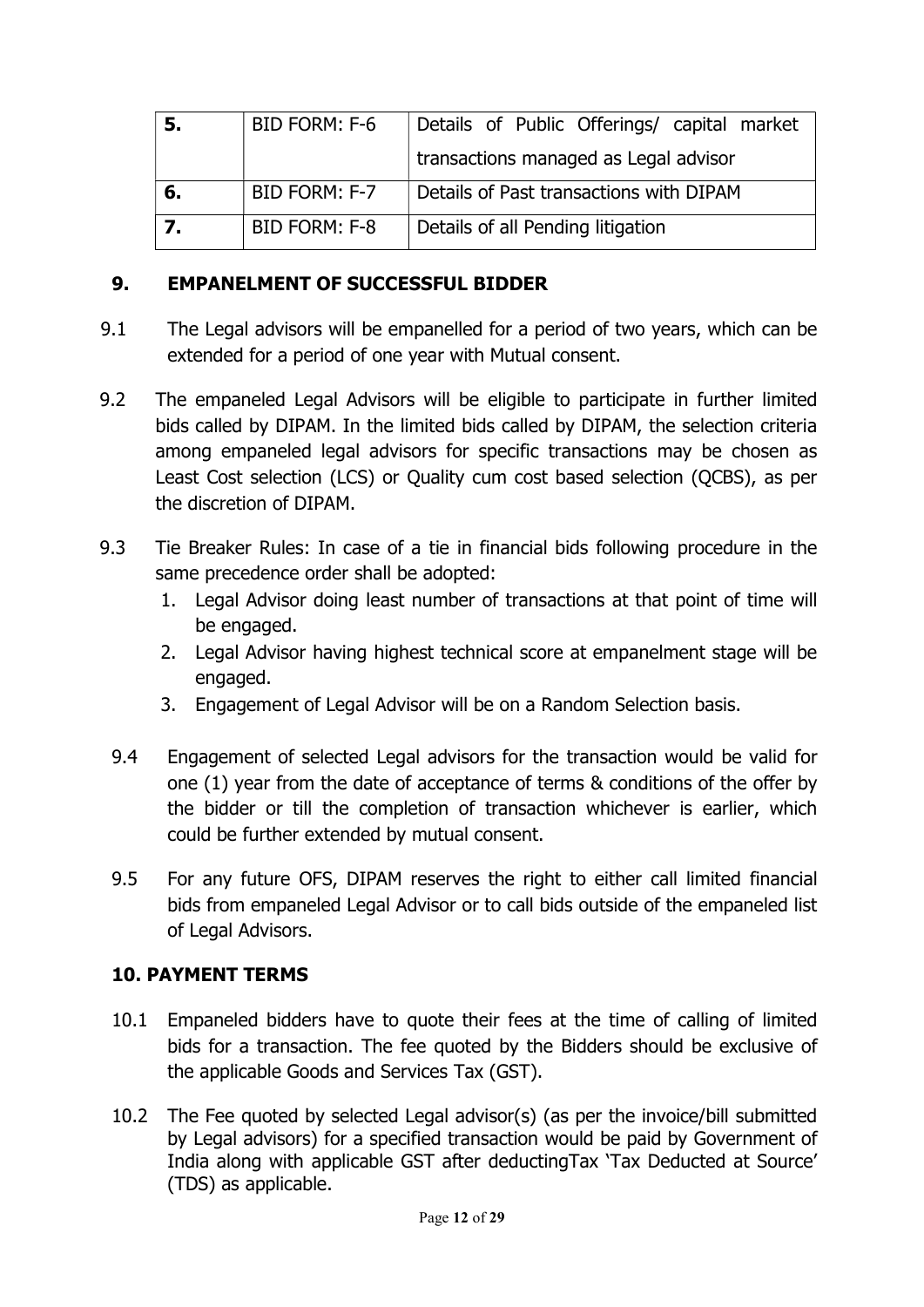- 10.3 All bills are to be raised in INR and will be payable in INR only after successful and satisfactory closure of the transaction.
- 10.4 The fee quoted should be minimum Re.1.00 (Rupee one) or in multiples of Re.1.00 (Rupee one), failing which the financial bid would be rejected. Various taxes, as applicable, should be indicated separately while raising the bills for payment of fee. All bills are to be raised in INR and will be payable in INR only after successful and satisfactory closure of the transaction.
- 10.5 The fee quoted should be unconditional and inclusive of the expenditure to be incurred on the work mentioned in paragraph 3.

### 10.6 Drop Dead Fee

- 10.6.1 The Bidders may quote a drop dead fee (Drop dead fees should never exceed the fees quoted for a transaction) at the time of calling of financial bids for a transaction, if any, payable by Government in case of calling off of the transaction by the Government after initiation of the process by the appointed Legal advisor.
- 10.6.2 The lowest drop dead fee quoted by any of the finally selected Bidders would be treated as drop dead fee payable by Government and be shared equally by all the selected Legal advisors.
- 10.6.3 Drop dead fee will not be a criterion in determining the L-1 Bidder.

NOTE: The clauses stated above in para 10 (Payment terms) are indicative only. Final terms and conditions of the payment would be given at the time of calling for the limited financial bids for a particular transaction by DIPAM.

### 11. TERMINATION OF THE ASSIGNMENT

- 11.1 In case it is found that during the course of the empanelment or at any time before award of the assignment or after its execution and during the period of subsistence or after the period thereof, that one or more of the terms and conditions laid down in this Request for Proposal has not been met by the Bidder, or the Bidder has made material misrepresentation or has given any materially incorrect or false information, the Bidder shall be disqualified forthwith if not yet empanelled as the Legal advisor.
- 11.2 DIPAM, in its sole discretion, at any point of time reserves the right to terminate the empanelled Legal advisor and substitute the selected Legal advisors with another without the DIPAM being liable in any manner whatsoever to the empaneled/selected Legal advisor. This action will be without prejudice to any other right or remedy that may be available to the DIPAM under the Bidding Documents, or otherwise. However, before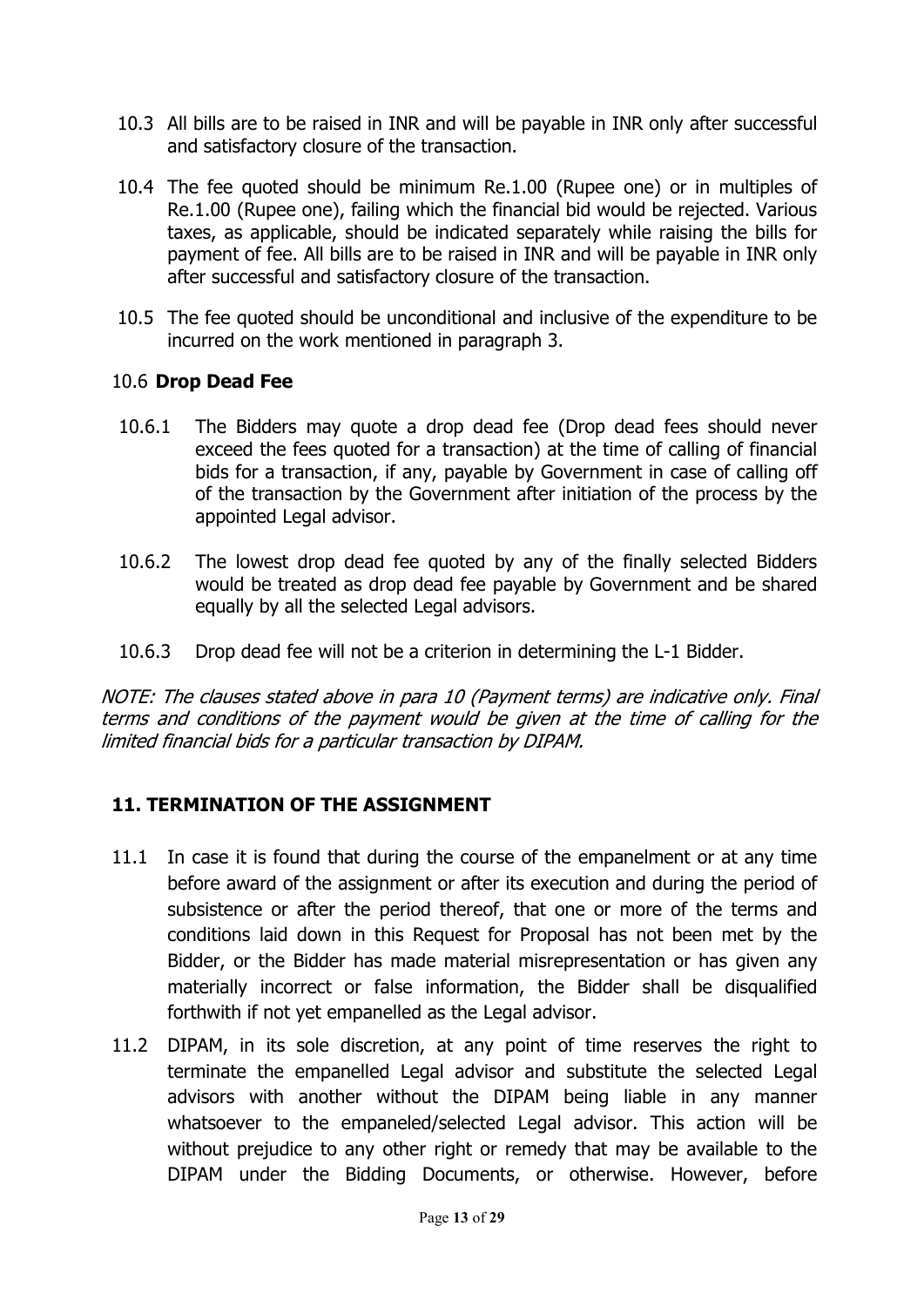terminating the assignment, a show cause notice stating why its empanelment should not be terminated would be issued giving it an opportunity to explain its position.

- 11.3 During the course of the empanelment of the Legal advisors, at any point of time if DIPAM (in its discretion) is of the opinion that the empaneled Legal advisors are not actively participating in the limited financial bids called for by DIPAM, then DIPAM shall have the right to remove the Legal advisor(s) from its empaneled list, as DIPAM may deem fit, without the DIPAM being liable in any manner whatsoever.
- 11.4 Further during the course of a particular transaction, at any point of time if DIPAM (in its discretion) is of the opinion that the selected Legal advisors are not performing up to the expectations of DIPAM, then DIPAM shall have the right to substitute the selected Legal advisor(s) with another Legal advisor(s), as DIPAM may deem fit, without the DIPAM being liable in any manner whatsoever.
- 11.5 In case of a default by the empaneled Legal advisor, DIPAM reserves the right to take appropriate penal action which may lead to the termination of empanelment/agreement and debarment upto 3 years from the date of such termination.
- 11.6 DIPAM reserves the right to terminate the entire Empanelment list if it desires without assigning any reasons.

## 12 LAWS GOVERNING THE CONTRACT

This document and services hereunder shall be governed by and construed and enforced in accordance with the Laws of India and only the courts in New Delhi shall have exclusive jurisdiction for any dispute arising out of as in relation to this tender.

### 13 NON DISCLOSURE

By virtue of empanelment and subsequent awarding the contract to the selected Legal advisor(s) and in the course of its performance, the Legal advisor may have access to the Confidential Information of the DIPAM and Central Public Sector Enterprises (CPSE). The Legal advisor is aware that Confidential Information is valuable information and any disclosure of which would cause irreparable loss and damage to the Government for which monetary compensation may not be adequate and accordingly the Legal advisor agrees and undertakes to hold the Confidential Information as confidential and shall not disclose the same including to any third party and the Legal advisor also agrees that its employees and agents shall also maintain Confidentiality of the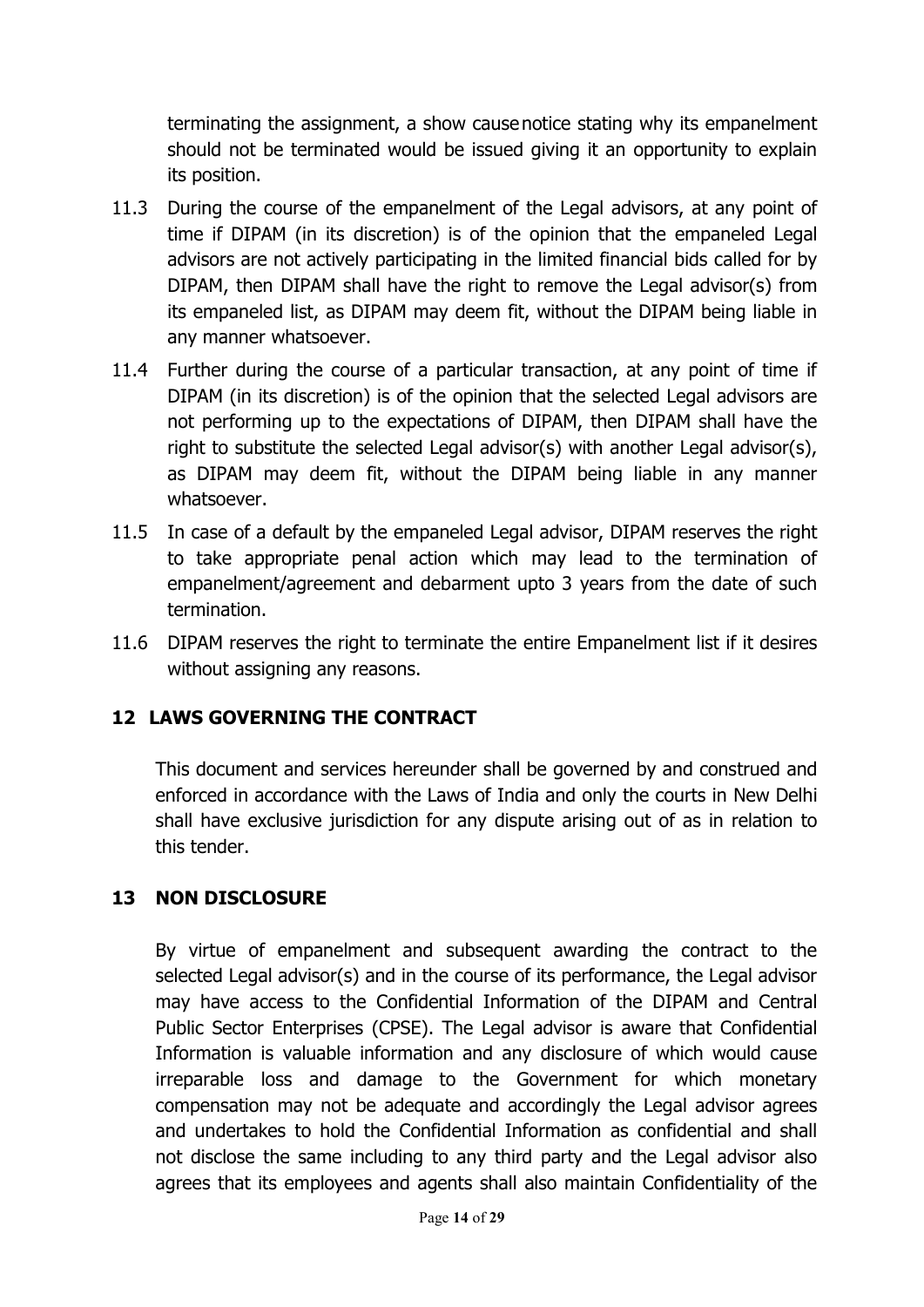Confidential Information. The Legal advisor agrees that it shall neither use, nor reproduce for use in any way, any Confidential Information. The Legal advisor agrees to protect the Confidential Information with at least the same standard of care and procedures used by the CPSEs to protect its own Confidential Information. Without limitation of the foregoing, the Legal advisor shall advise the CPSE immediately in the event that the Legal advisor learns or has reason to believe that any person who has had access to Confidential Information has violated or intends to violate the terms of this Agreement, the Legal advisor shall immediately seek injunctive relief against any such person, at the its cost and expenses. If the Legal advisor hires another person to assist it in the performance of its obligations under the Contract, or assigns any portion of its rights or delegates any portion of its responsibilities or obligations under this Agreement to another person, it shall cause its assignee or delegate to be bound by the confidentiality of the Confidential Information in the same manner as the Legal advisor is bound to maintain the confidentiality.

For the purpose of this clause "Confidential Information" shall mean all nonpublic information, of the CPSE which is accessible by or is available to the Legal advisor directly or indirectly, whether in writing, oral, graphic, visual or any other tangible, intangible or electronic form including, without limitation, any and all information relating to the CPSE's (whether past, present or future), financial data, financial results and projections, costs and prices, details of CPSEs' employees and consultants (past, present or prospective), technologies, technical and business strategies, business and marketing plans, marketing and sales techniques, pricing and other strategies, computer programs, software tools, source codes, object codes, protocols, product descriptions, development schedules, Software positioning, choices of Software names, trade secrets or know how, customer information and Intellectual Property Rights (defined later) as well as any such information not generally known to third parties or received from others.

The selected Legal advisor shall execute a Non-Disclosure agreement at the time of award of contract after the empaneled Legal advisors are called for limited bids for a transaction, and are selected for a particular transaction.

12. For any further clarification, contact Shri Prankur Gupta, Deputy Secretary, DIPAM, Ministry of Finance, Room No. 406, 4th Floor, Block No.11 / 14, CGO Complex, New Delhi – 110003, e-mail: prankur.gupta@gov.in.

\*\*\*\*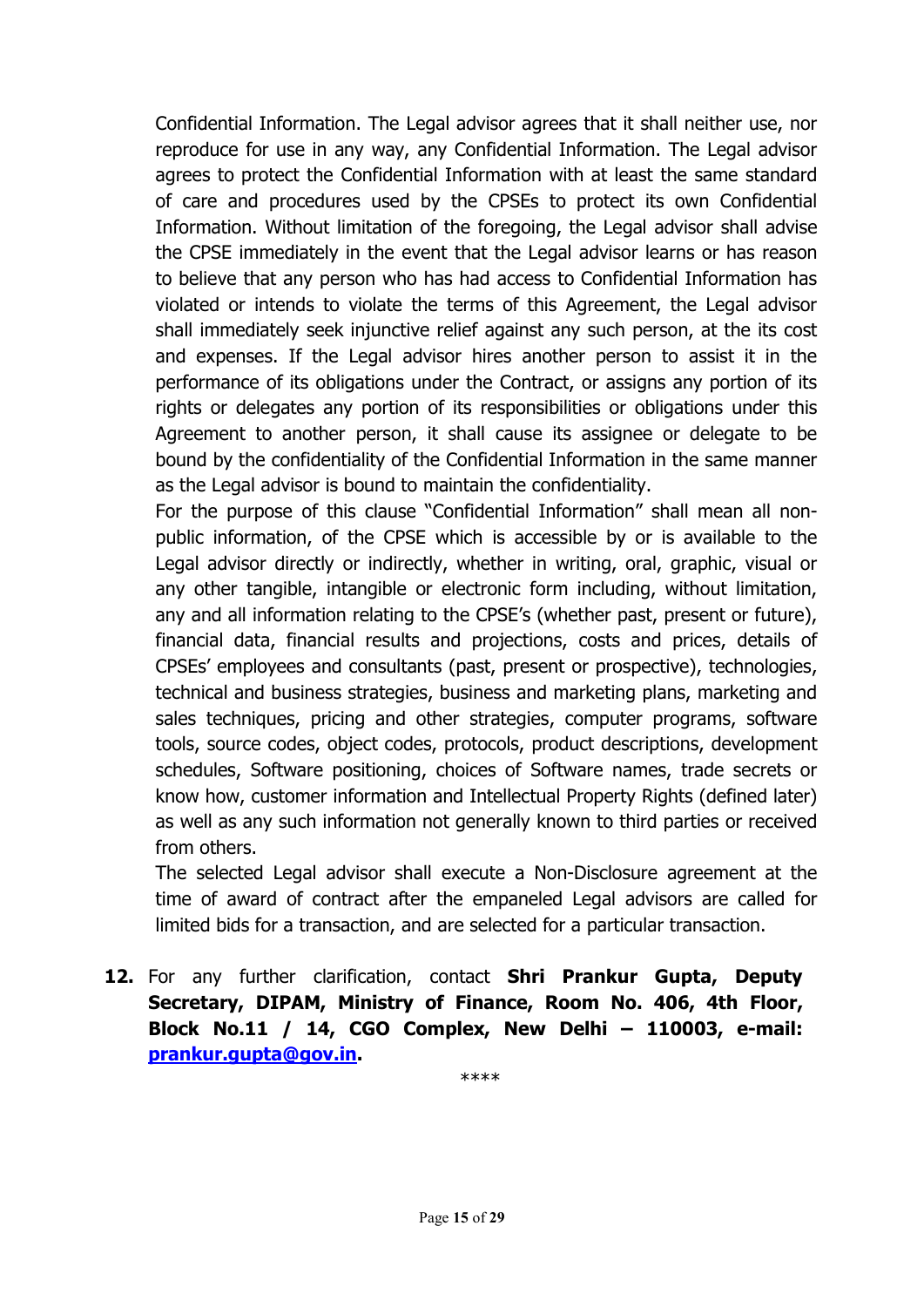## Annexure – I

## Instructions for Online Bid Submission:

Tender documents may be downloaded from CPPP site https://eprocure.gov.in/eprocure/app as per the schedule as given in CRITICAL DATE SHEET as under:

### Bid Submission:

- 1. Bid documents may be scanned with 100 dpi with black and white option which helps in reducing size of the scanned document.
- 2. Not more than one tender/bid shall be submitted by one contactor or contractors having business relationship. Under no circumstances will father and his son(s) or other close relations who have business relationship with one another (i.e. when one or more partner(s)/director(s) are common) be allowed to tender for the same contract as separate competitors. A breach of this condition will render the tenders/bids of both parties liable to rejection. Tenderer/bidder who has downloaded the tender from Central Public Procurement Portal (CPPP) website https://eprocure.gov.in/eprocure/app, shall not tamper/modify the tender form including downloaded price bid template in any manner. In case if the same is found to be tempered/modified in any manner, tender will be completely rejected and EMD would be forfeited and tenderer/bidder is liable to be banned from doing business with DIPAM.
- 3. Intending Bidders are advised to visit this website regularly till closing date of submission to keep themselves updated as any change/ modification in the tender will be intimated through this website only by corrigendum/ addendum/ amendment.
- 4. Bids will be opened as per date/time as mentioned in the Tender Critical Date Sheet. After online opening of Technical-Bid the results of their qualification as well Price-Bid opening will be intimated later.
- 5. The bidders are required to submit soft copies of their bids electronically on the CPP Portal, using valid Digital Signature Certificates. The instructions given below are meant to assist the bidders in registering on the CPP Portal, prepare their bids in accordance with the requirements and submitting their bids online on the CPP Portal.
- 6. More information useful for submitting online bids on the CPP Portal may be obtained at: https://eprocure.gov.in/eprocure/app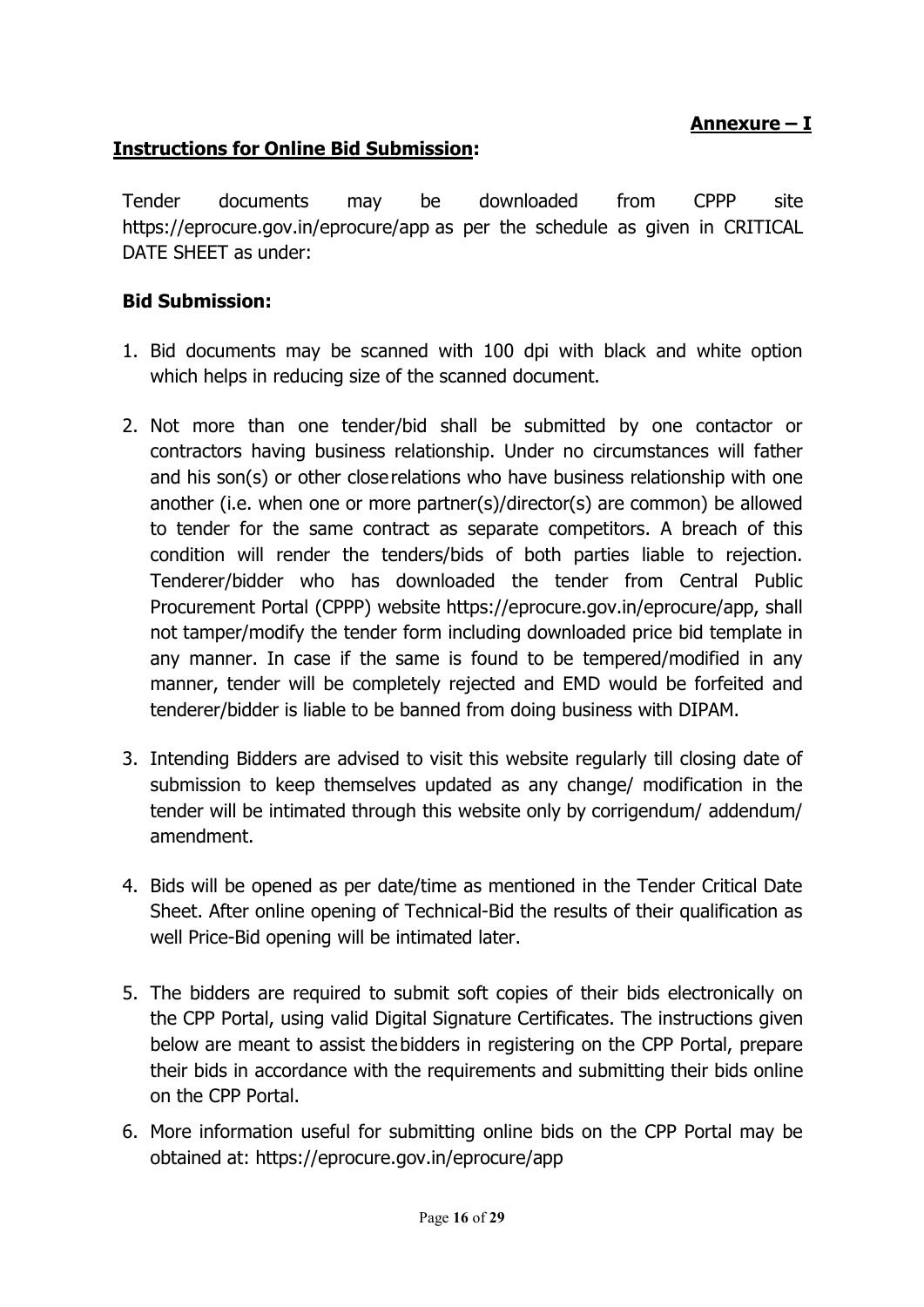### REGISTRATION

- 1. Bidders are required to enroll on the e-Procurement module of the Central Public Procurement Portal (URL: https://eprocure.gov.in/eprocure/app) by clicking on the link "Online bidder Enrollment" on the CPP Portal which is free of charge.
- 2. As part of the enrolment process, the bidders will be required to choose a unique username and assign a password for their accounts.
- 3. Bidders are advised to register their valid email address and mobile numbers as part of the registration process. These would be used for any communication from the CPP Portal.
- 4. Upon enrolment, the bidders will be required to register **their valid** Digital Signature Certificate (Class III Certificates with signing key **usage)** issued by any Certifying Authority recognized by CCA India (e.g. Sify/nCode/ eMudhra etc.), with their profile.
- 5. Only one valid DSC should be registered by a bidder. Please note that the bidders are responsible to ensure that they do not lend their DSC's to others which may lead to misuse.
- 6. Bidder can then log into the site through the secured log-in by entering their user ID / password and the password of the DSC / e-Token.

## SEARCHING FOR TENDER DOCUMENTS

- 1. There are various search options built in the CPP Portal, to facilitate bidders to search active tenders by several parameters. These parameters could include Tender ID, Organization Name, Location, Date, Value, etc. There is also an option of advanced search for tenders, wherein the bidders may combine a number of search parameters such as Organization Name, Form of Contract, Location, Date, Other keywords etc. to search for a tender published on the CPP Portal.
- 2. Once the bidders have selected the tenders they are interested in, they may download the required documents / tender schedules. These tenders can be moved to the respective 'My Tenders' folder. This would enable the CPP Portal to intimate the bidders through SMS / e-mail in case there is any corrigendum issued to the tender document.
- 3. The bidder should make a note of the unique Tender ID assigned to each tender, in case they want to obtain any clarification / help from the Helpdesk.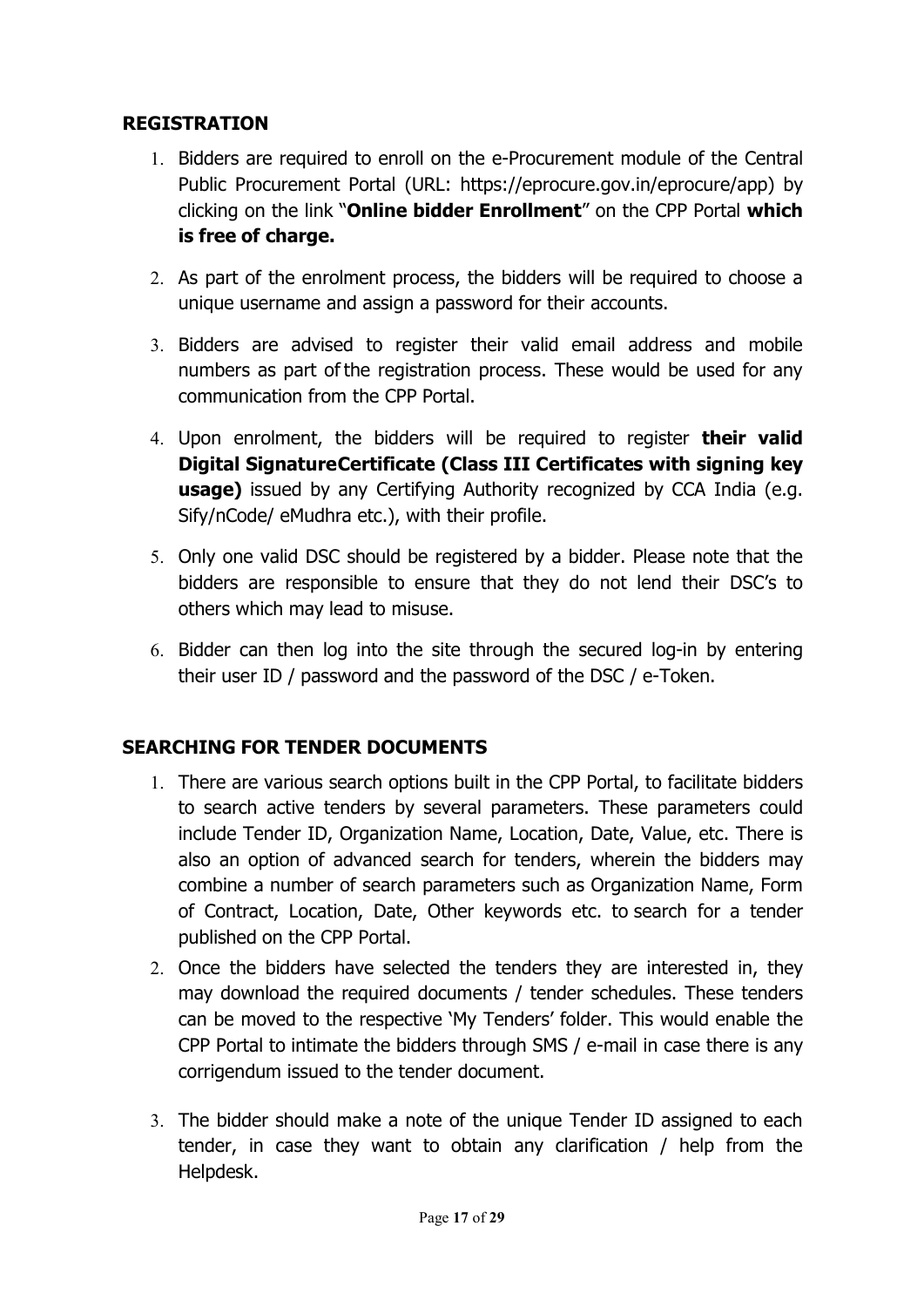#### PREPARATION OF BIDS

- 1. Bidder should take into account any corrigendum published on the tender document before submitting their bids.
- 2. Please go through the tender advertisement and the tender document carefully to understand the documents required to be submitted as part of the bid. Please note the number of covers in which the bid documents have to be submitted, the number of documents - including the names and content of each of the document that need to be submitted. Any deviations from these may lead to rejection of the bid.
- 3. Bidder, in advance, should get the bid documents ready to be submitted as indicated in the tender document / schedule and generally, they can be in PDF / XLS / RAR / DWF/JPG formats. Bid documents may be scanned with 100 dpi with black and white option which helps in reducing size of the scanned document.
- 4. To save the time and effort required in uploading the same set of standard documents which are required to be submitted as a part of every bid, a provision of uploading such standard documents (e.g. PAN card copy, annual reports, auditor certificates etc.) has been provided to the bidders. Bidders can use "My Space" or ''Other Important Documents'' area available to them to upload such documents. These documents may be directly submitted from the "My Space" area while submitting a bid, and need not be uploaded again and again. This will lead to a reduction in the time required for bid submission process.

#### SUBMISSION OF BIDS

- 1. Bidder should log into the site well in advance for bid submission so that they can upload the bid in time i.e. on or before the bid submission time. Bidder will be responsible for any delay due to other issues.
- 2. The bidder has to digitally sign and upload the required bid documents one by one as indicated in the tender document.
- 3. Bidder has to select the payment option as "offline" to pay the tender fee / EMD as applicable and enter details of the instrument.
- 4. Bidder should prepare the EMD as per the instructions specified in the tender document. The original should be posted/couriered/given in person to the official concerned, latest by the last date of bid submission or as specified in the tender documents. The details of the DD/any other accepted instrument, physically sent, should tally with the details available in the scanned copy and the data entered during bid submission time.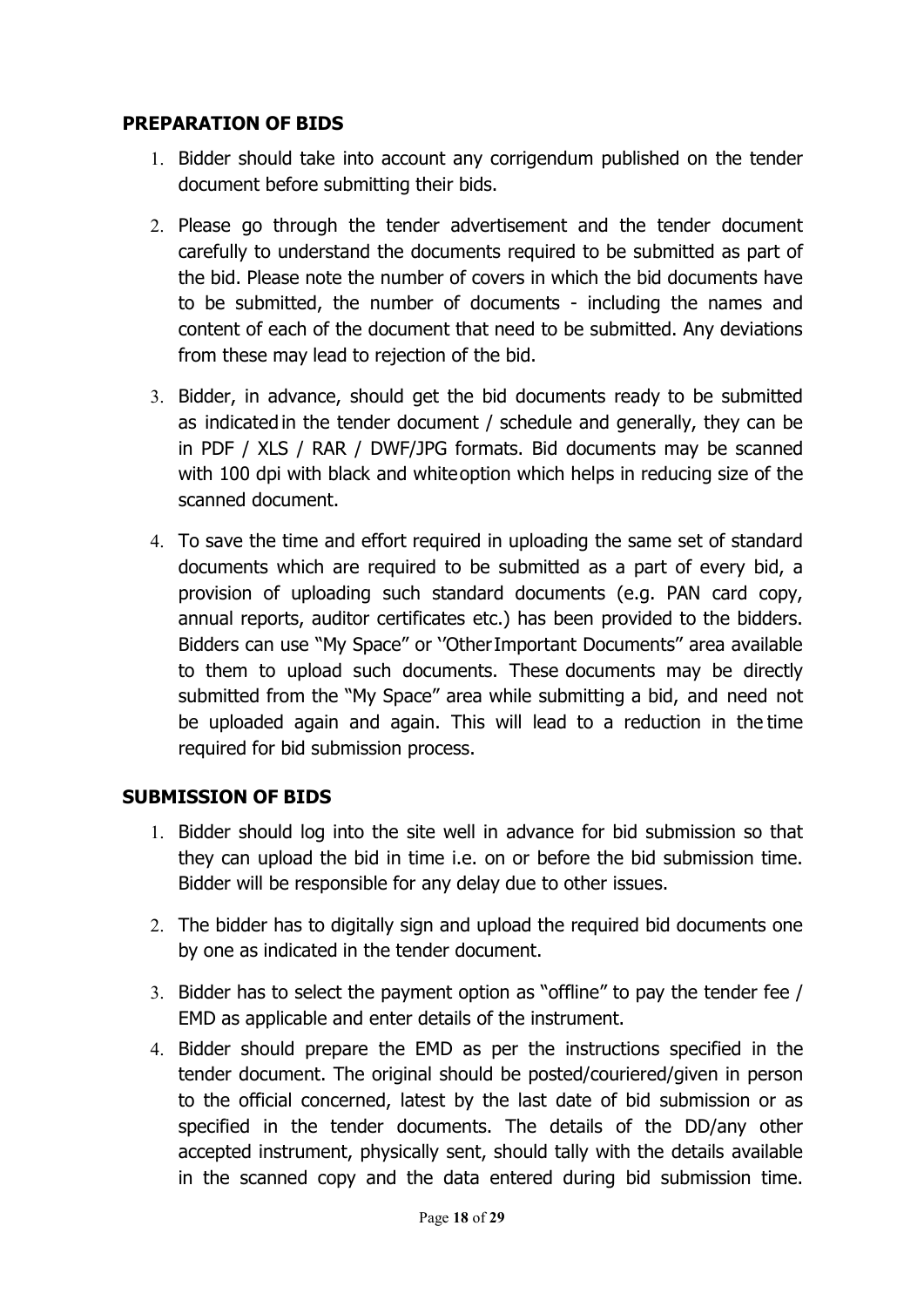Otherwise the uploaded bid will be rejected.

- 5. The server time (which is displayed on the bidders' dashboard) will be considered as the standard time for referencing the deadlines for submission of the bids by the bidders, opening of bids etc. The bidders should follow this time during bid submission.
- 6. All the documents being submitted by the bidders would be encrypted using PKI encryption techniques to ensure the secrecy of the data. The data entered cannot be viewed by unauthorized persons until the time of bid opening. The confidentiality of the bids is maintained using the secured Socket Layer 128 bit encryption technology. Data storage encryption of sensitive fields is done. Any bid document that is uploaded to the server is subjected to symmetric encryption using a system generated symmetric key. Further this key is subjected to asymmetric encryption using buyers/bid openers public keys.
- 7. The uploaded tender documents become readable only after the tender opening by the authorized bid openers.
- 8. Upon the successful and timely submission of bids (i.e. after Clicking "Freeze Bid Submission" in the portal), the portal will give a successful bid submission message & a bid summary will be displayed with the bid no. and the date & time of submission of the bid with all other relevant details.
- 9. The bid summary has to be printed and kept as an acknowledgement of the submission of the bid. This acknowledgement may be used as an entry pass for any bid opening meetings.

### ASSISTANCE TO BIDDERS

- 1. Any queries relating to the tender document and the terms and conditions contained therein should be addressed to the Tender Inviting Authority for a tender or the relevant contact person indicated in the tender.
- 2. Any queries relating to the process of online bid submission or queries relating to CPP Portal in general may be directed to the 24x7 CPP Portal Helpdesk.

\*\*\*\*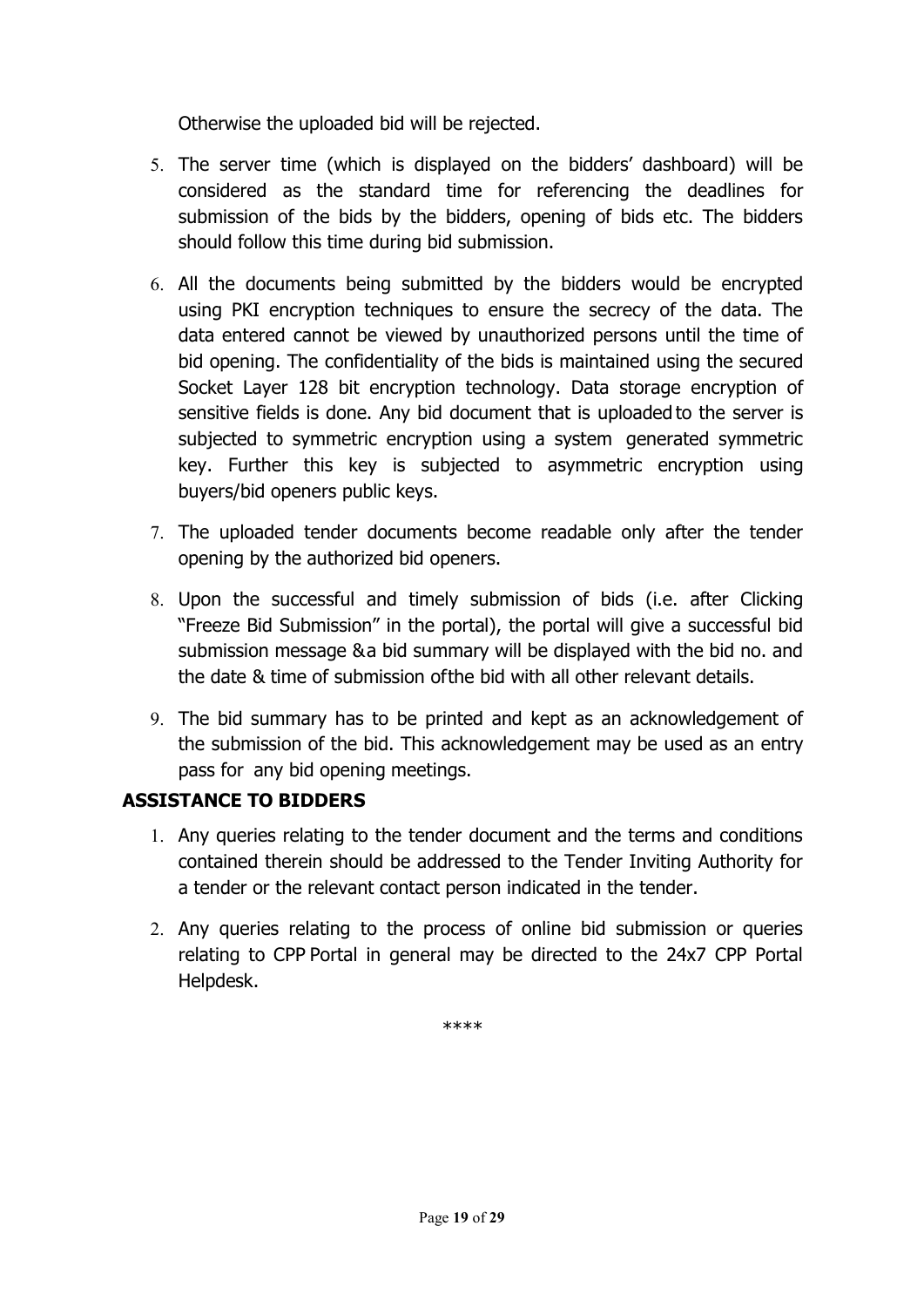#### Subject: Guidelines for qualification/disqualification of Legal advisors for Empanelment.

- 1. The Legal advisor should be in existence for at least five years and should have an experience of at least five years in handling/advising or providing legal consultancy services with respect to Initial Public offering/Further Public Offering/Offer for sale transactions or equity capital market transactions. The bidding entity should disclose any adverse order passed against them by any regulatory authority or court during the last one year from date of submission of the bid.
- 2. The adverse order that will act as disqualification would be decided on a caseto-case basis by DIPAM.
- 3. In case the disqualification takes place, after the entity has already been appointed, the party will have a choice to withdraw voluntarily from the transaction, failing which the Government would have the liberty to terminate the appointment/contract.
- 4. If the registration or the licence of the firm, due to which it has the right to practice and without which it cannot carry on its usual business has been canceled/suspended or withdrawn by the regulatory authority at any time after the appointment that will automatically render the party disqualified to that extend.
- 5. Any entity, which is disqualified from participating in the disinvestment process, would not be allowed to remain associated with it or get associated merely because it has preferred an appeal against the order based on which it has been disqualified.
- 6. Before disqualifying, a Show Cause Notice would be issued to the entity concerned and it would be given an opportunity to explain its position.
- 7. The conflict of interest is defined to include engaging in any activity or business by the entity in association with any third party, during the engagement, which would or may be reasonably expected to, directly or indirectly, adversely affect the interests of Government of India and/ or the Company (being disinvested) in relation to the transaction, and in respect of which the entity has or may obtain any proprietary or confidential information during the engagement, that, if known to any other client of the Advisor, could be used in any manner by such client to the material disadvantage of Government of India and/ or the Company (being disinvested) in the transaction.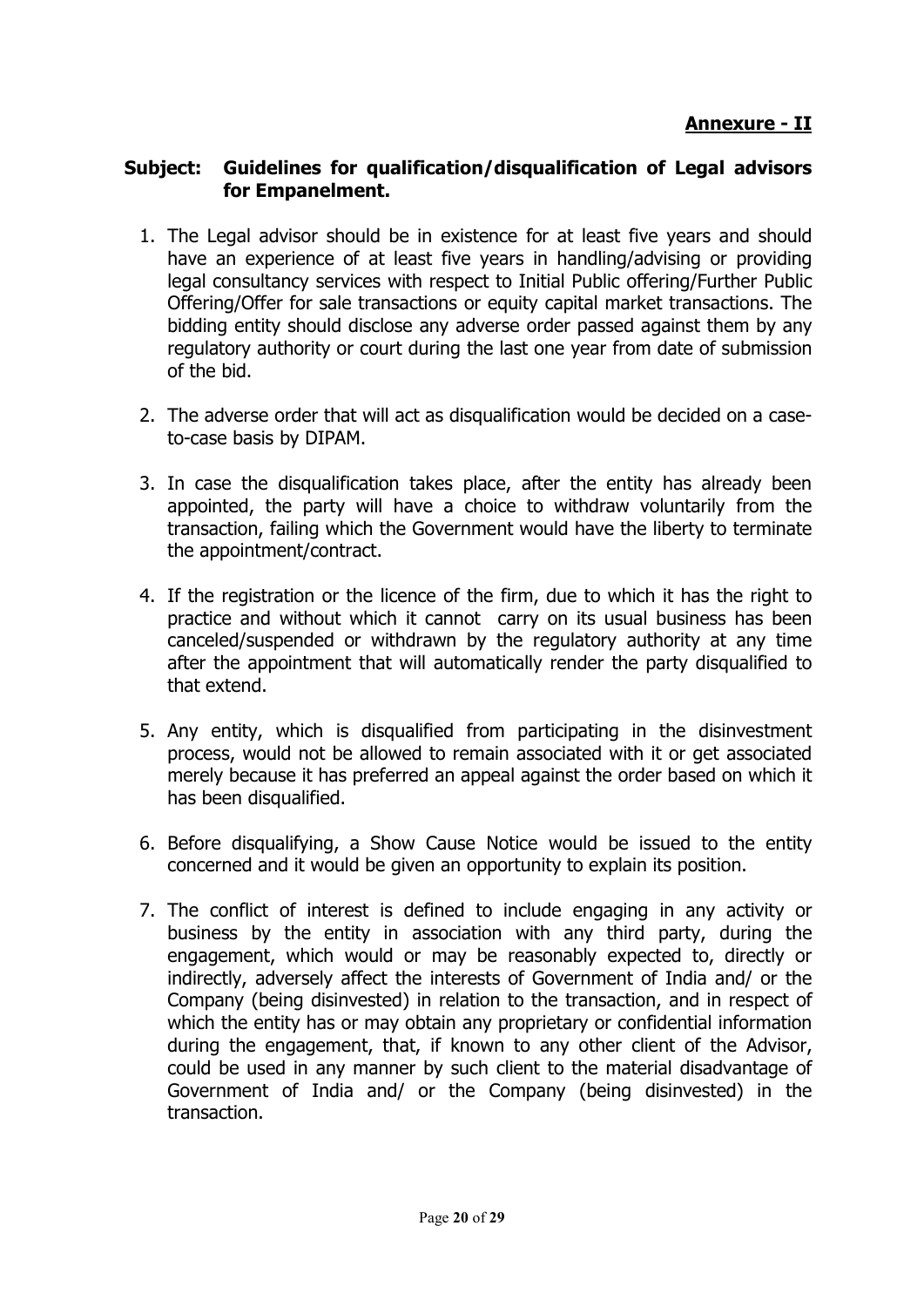## Annexure-III (BID FORM: F-1)

### Tender Acceptance Letter (To be given on Company Letter Head)

Date:

To,

Sub: Acceptance of Terms & Conditions of Tender.

Tender Reference No:

Name of Tender / Work: -

Dear Sir,

1. I/ We have downloaded / obtained the tender document(s) for the above mentioned 'Tender/Work' from the web site(s) namely:

as per your advertisement, given in the above-mentioned website(s).

2. I / We hereby certify that I/we have read the entire terms and conditions of the tender documents from Page No.\_to\_\_\_\_\_\_\_(including all documents like annexure(s), schedule(s), etc .,), which form part of the contract agreement and  $I / I$ we shall abide hereby by the terms/conditions/clauses contained therein.

3. The corrigendum(s) issued from time to time by your department/ organization too has also been taken into consideration while submitting this acceptance letter.

4. I / We hereby unconditionally accept the tender conditions of above mentioned tender document(s) / corrigendum(s) in its totality / entirety.

5. I / We do hereby declare that our Firm has not been blacklisted/ debarred by any Govt. Department/Public sector undertaking.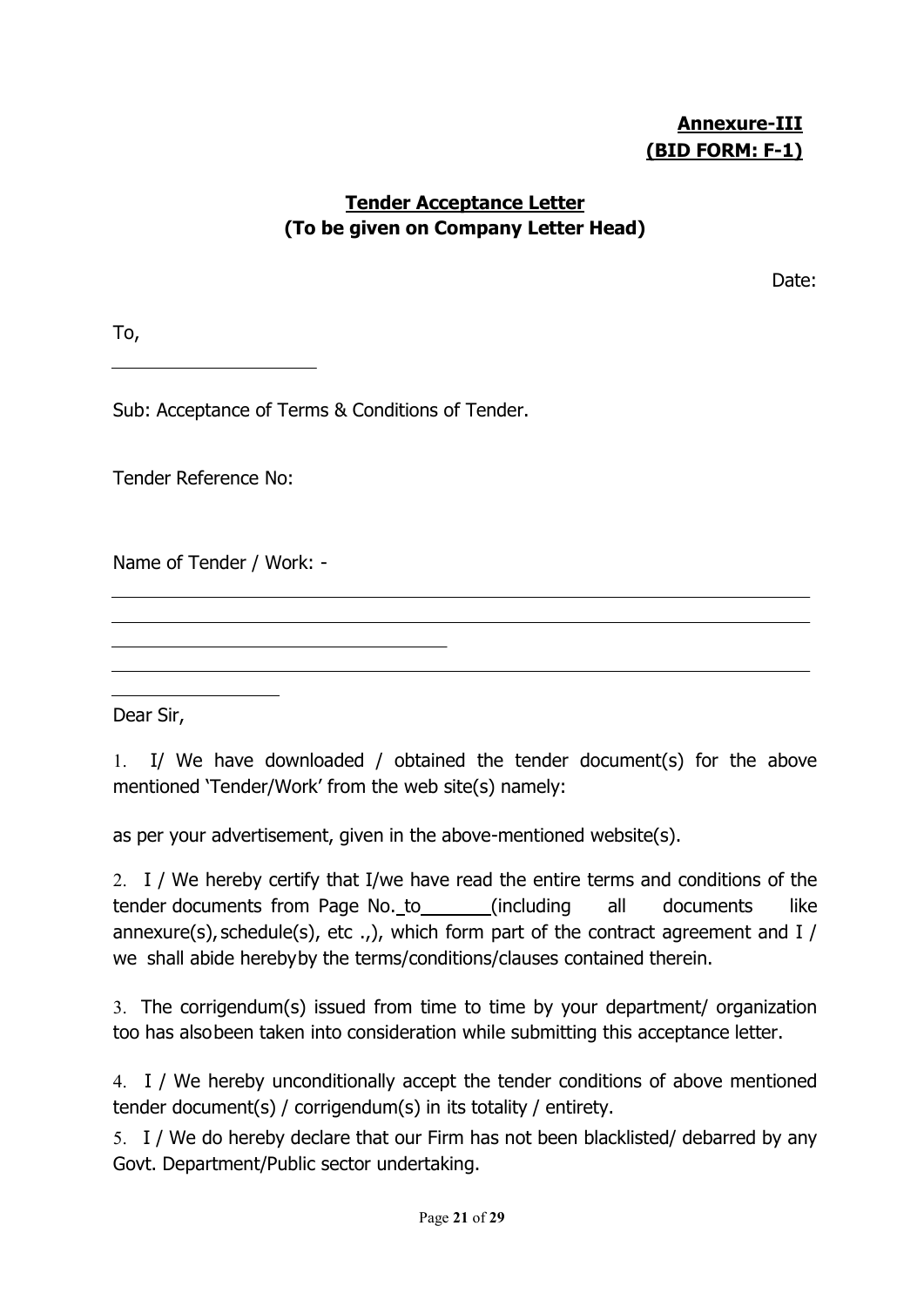6. I / We certify that all information furnished by our Firm is true & correct and if the information is found to be incorrect/untrue or found violated, then your department/ organization shall without giving any notice or reason therefore or summarily reject the bid or terminate the contract, without prejudice to any other rights or remedy including the forfeiture of the full said earnest money deposit.

Yours Faithfully,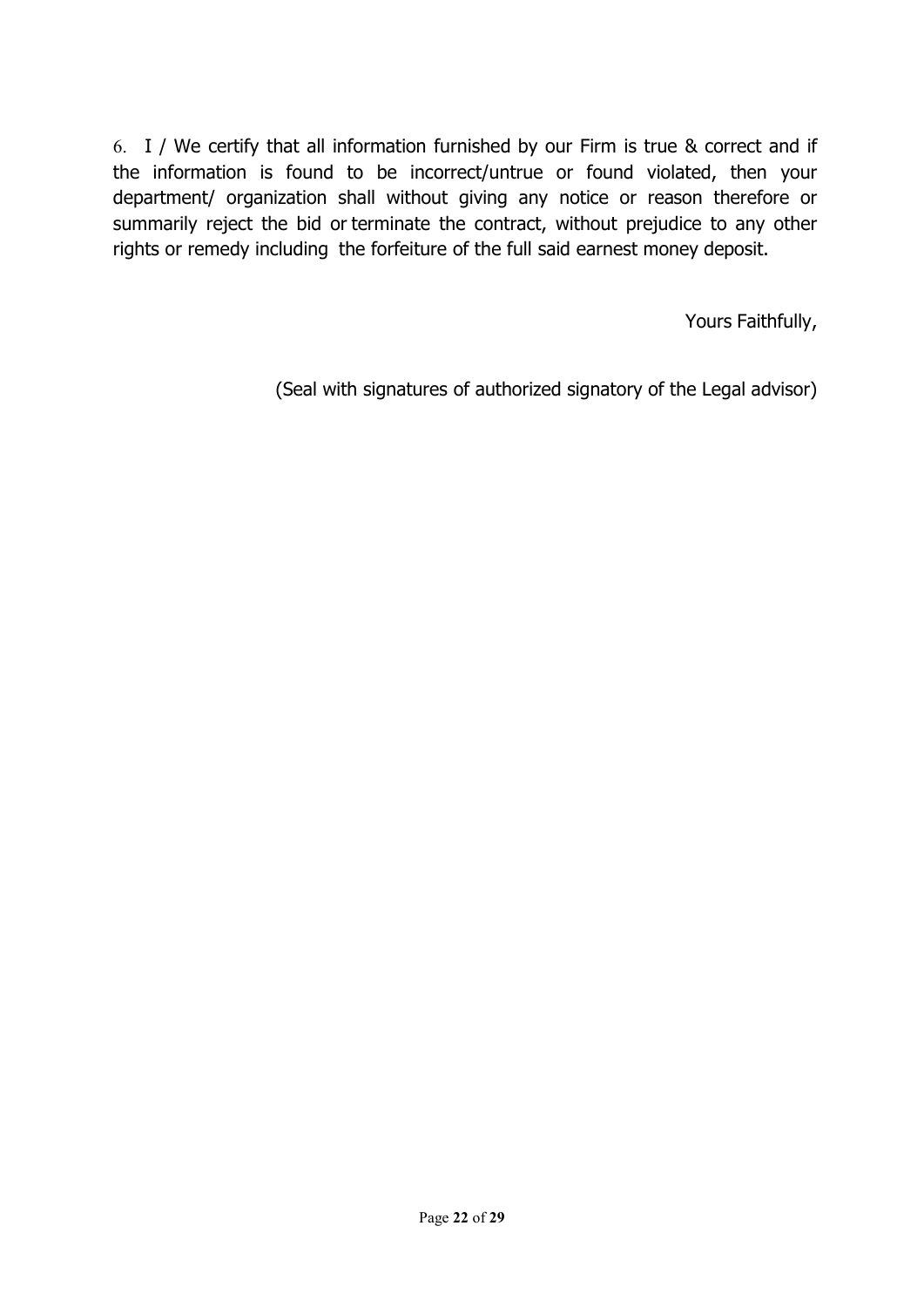## Annexure-III (BID FORM: F-2)

### Authority letter (To be given on Company Letter Head)

Date:

To,

Sub: Authority Letter authorizing the person of the bidder to sign the proposal.

Dear Sir,

With reference to the Request for Proposal for the Empanelment of Legal advisors for the disinvestment of Government of India shareholding through the Offer for Sale through Stock Exchange Mechanism dated……., Mr./Mrs. [Name of the authorised signatory to be appointed] is appointed as an authorised signatory on behalf of the company/firm.

Mr./Mrs. [Name of the authorised signatory to be appointed] as an authorised signatory will represent the company/firm for the purpose of bidding with respect to the Request of Empanelment of Legal advisors released by DIPAM dated….. and will sign, submit and execute all documents on behalf of the company.

Mr./Mrs. [Name of the authorised signatory to be appointed] will be the authorised signatory of the company and all the acts done or documents executed by him/her shall be binding on the company.

Yours Faithfully,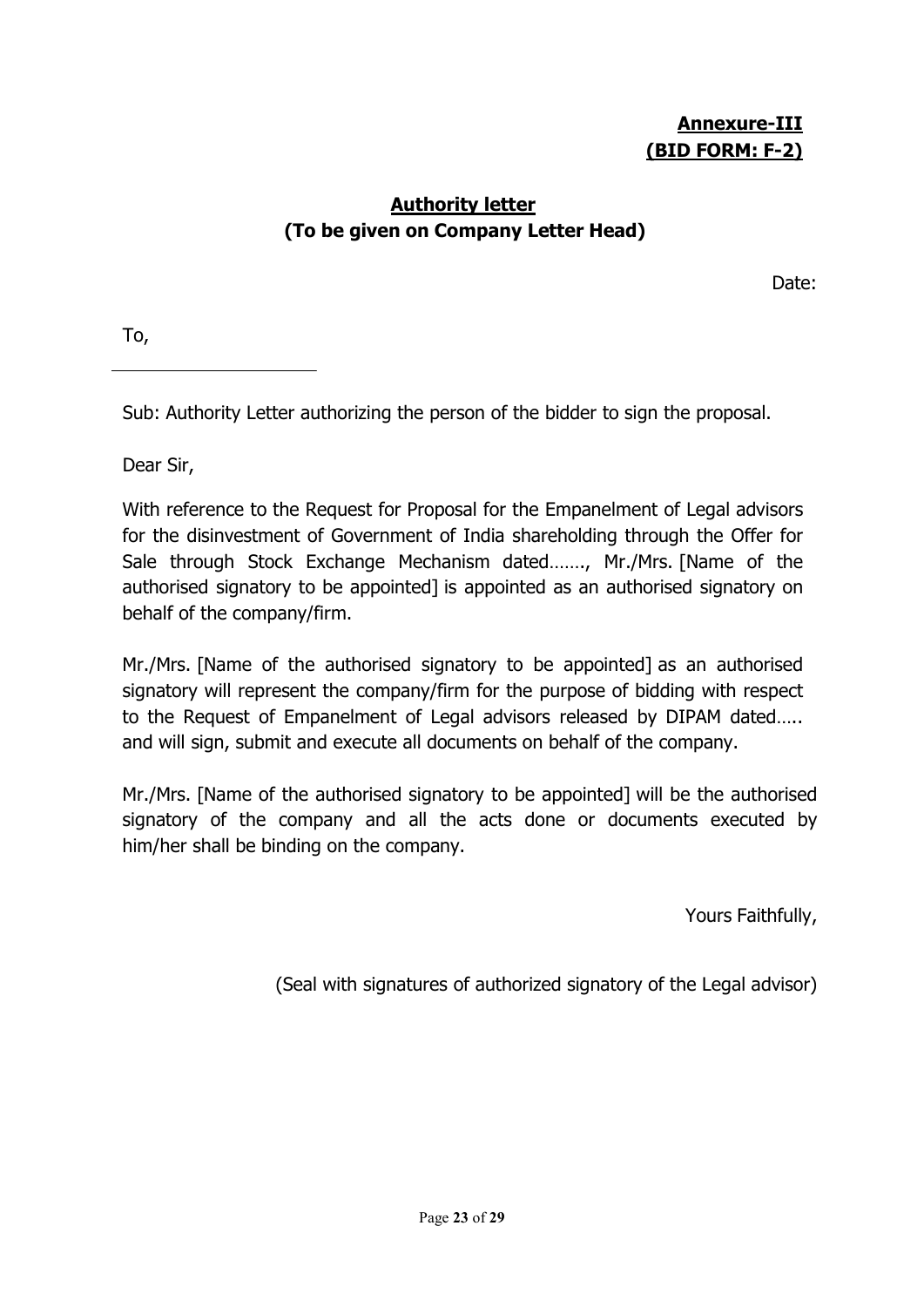## Annexure-III (BID FORM: F-3)

### Undertaking with respect to adverse order by Regulator and about No Conflict of Interest

### (To be given on Company Letter Head)

We undertake that in case we are selected to be empanelled for the purpose for which this RFP has been issued, i.e for the work related to Offer for Sale of through Stock Exchange Mechanism or sale on the stock exchanges; on appointment for a specific transaction we will give certificates as are required under the Guidelines for qualification/disqualification of Legal Advisors (Annexure-II) regarding 'No Conflict of Interest' and 'No adverse orders by Regulator' as per Annexure-III (Bid form: F-5) and Annexure-III (Bid form: F-6)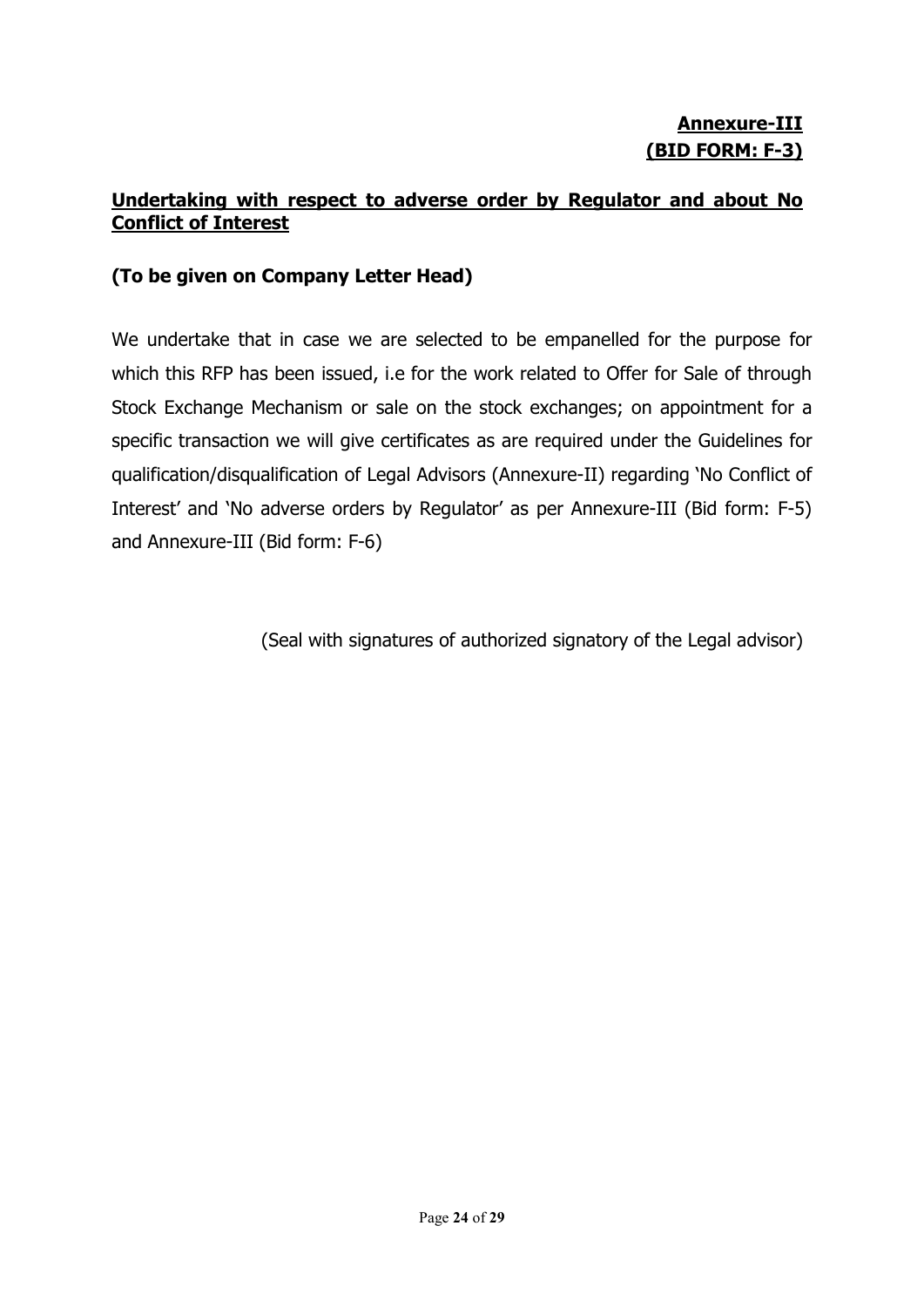## Annexure-III (BID FORM: F-4)

### Certificate with respect to No Conflict of Interest

#### (To be given on Company Letter Head)

"We Certify that we are not working for any third party that will have a conflict of interest as per Annexure-II. Further, during the course of the OFS transaction/sale of shares of --------(name of CPSE) if any conflict arises, the same will be informed to DIPAM.

Note: The certificate should be signed by the authorized signatory.

## (TO BE SUBMITTED WITH FINANCIAL BID)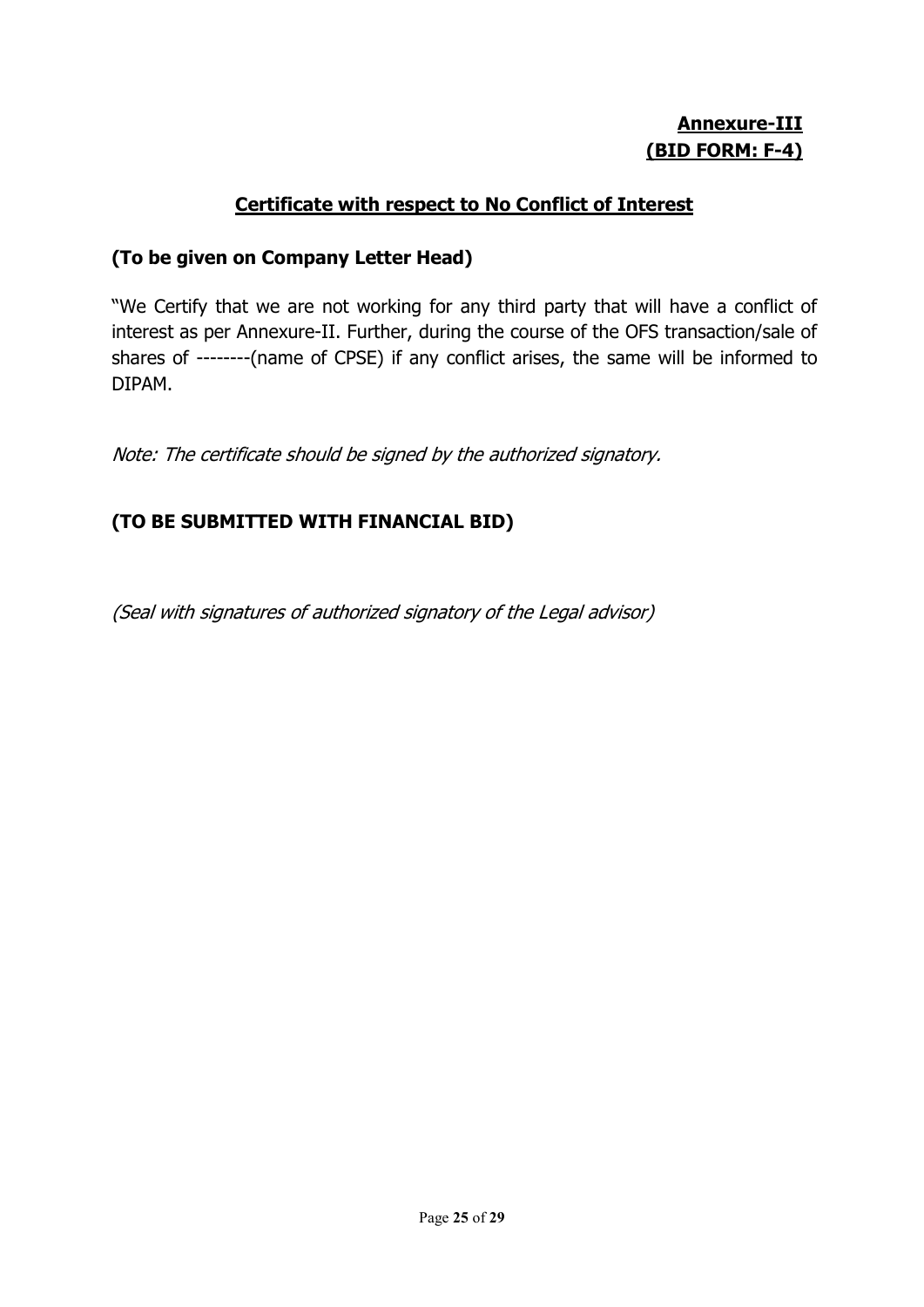## Annexure-III (BID FORM: F-5)

### Certificate with respect to No adverse order by a Regulator

### (To be given on Company Letter Head)

"We certify that there has been no adverse order passed by a regulatory authority against us during the last one year. It is also certified that there is no investigation pending against us."

"It is further certified that in future if any adverse order is issued against us, we will intimate the same to DIPAM.

Note: The certificate should be signed by the authorized signatory of the Bidder. The content of the certificate must not be changed. Clarification, if any, may be provided separately.

### (TO BE SUBMITTED WITH FINANCIAL BID)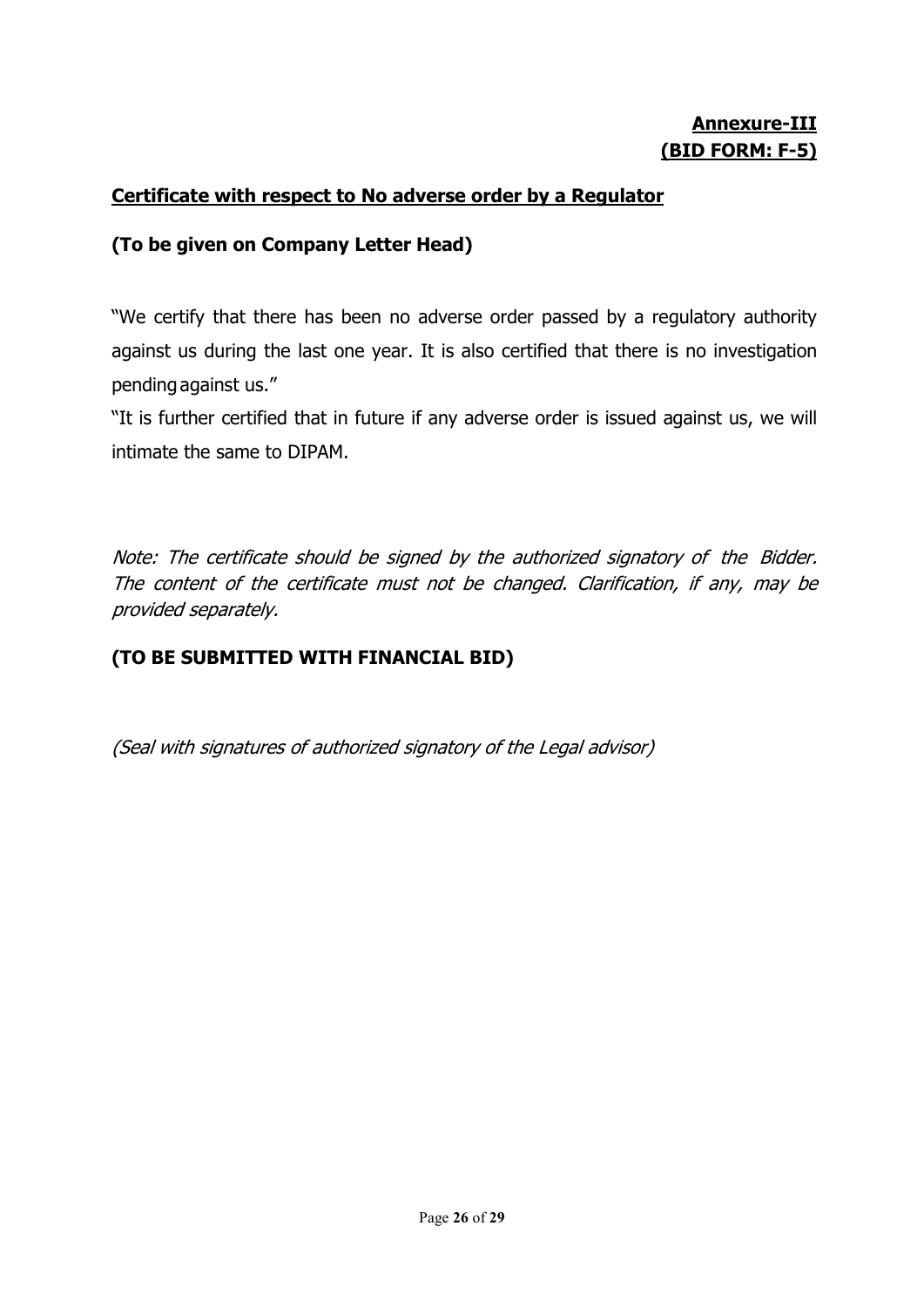### Details of Public Offerings/capital market transactions managed as Legal advisor

(To be given on Company Letter Head)

|                                   | $[01.04.2016 -$ one day prior to the date of bid<br>submission |              |                      |  |
|-----------------------------------|----------------------------------------------------------------|--------------|----------------------|--|
| Parameters                        | Mandate                                                        | Value        | Services/            |  |
|                                   |                                                                | (In Rs. Cr.) | consultancy provided |  |
|                                   |                                                                |              | to                   |  |
| Public<br>Domestic<br>Equity      | $\mathbf{1}$                                                   |              |                      |  |
| <b>Offerings</b>                  | 2                                                              |              |                      |  |
|                                   | 3                                                              |              |                      |  |
| <b>Total</b>                      |                                                                |              |                      |  |
| Publid<br>International<br>Equity | $\mathbf{1}$                                                   |              |                      |  |
| <b>Offerings</b>                  | $\overline{2}$                                                 |              |                      |  |
|                                   | 3                                                              |              |                      |  |
| <b>Total</b>                      |                                                                |              |                      |  |
| Public Offerings Pulled Out/      | $\mathbf{1}$                                                   |              |                      |  |
| Withdrawn Pre Or Post             | $\overline{2}$                                                 |              |                      |  |
| Roadshow                          | 3                                                              |              |                      |  |
| <b>Total</b>                      |                                                                |              |                      |  |

Note: (i) Please indicate whether you were engaged by the Government of India for any Equity Public Offering, other than those mentioned above, and if so, furnish details.

(ii) Give details of any pulled out issues.

Yours Faithfully,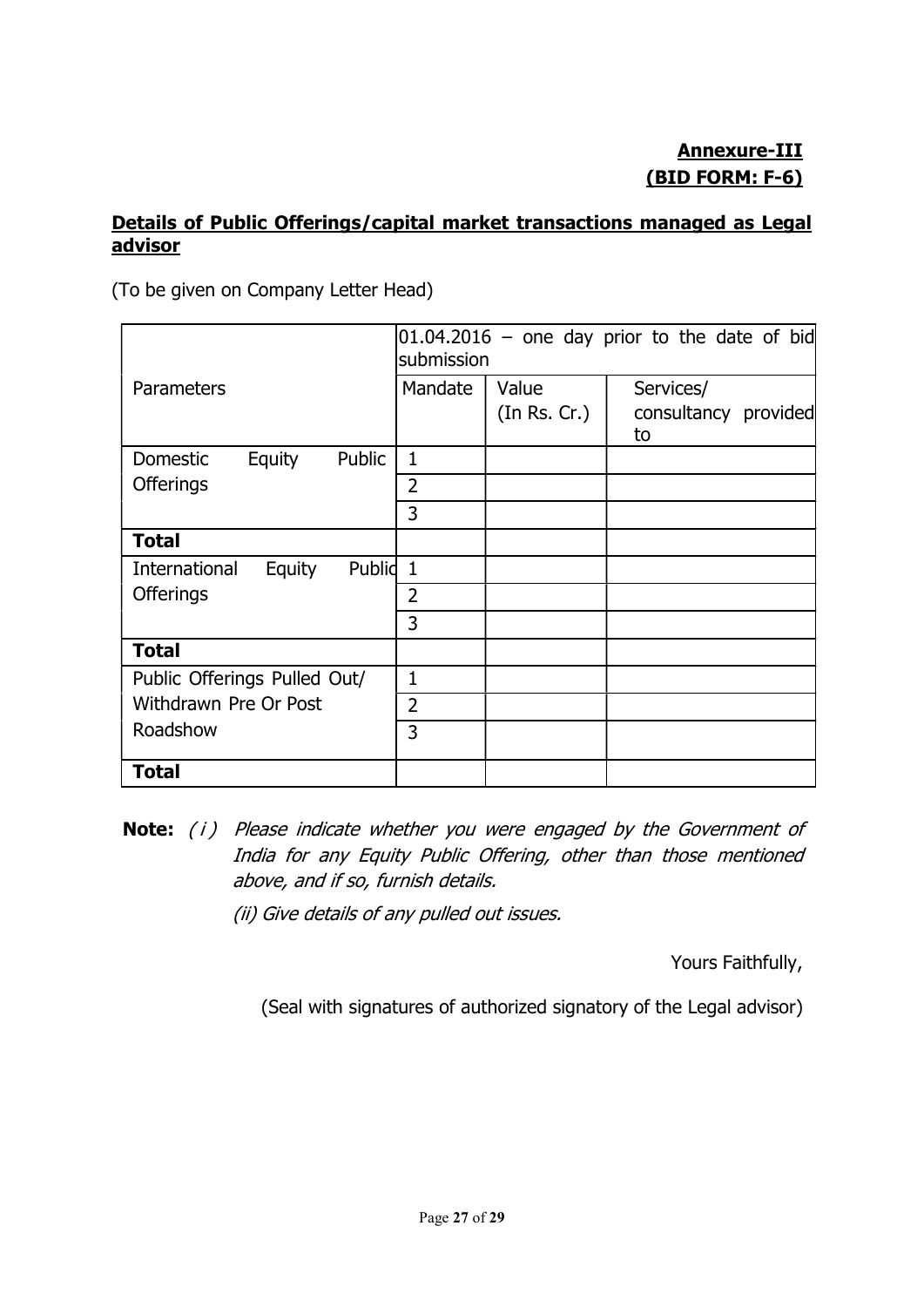# Annexure-III (BID FORM: F-7)

## Past transactions with DIPAM

(To be given on Company Letter Head)

| S.no. | Transaction previously taken<br>up with DIPAM<br>(IPO/FPO/OFS etc.) | <b>Time Period</b> | Government of India<br>Receipts |  |
|-------|---------------------------------------------------------------------|--------------------|---------------------------------|--|
|       |                                                                     |                    |                                 |  |
|       |                                                                     |                    |                                 |  |
|       |                                                                     |                    |                                 |  |

Yours Faithfully, (Seal with signatures of authorized signatory of the Legal advisor)